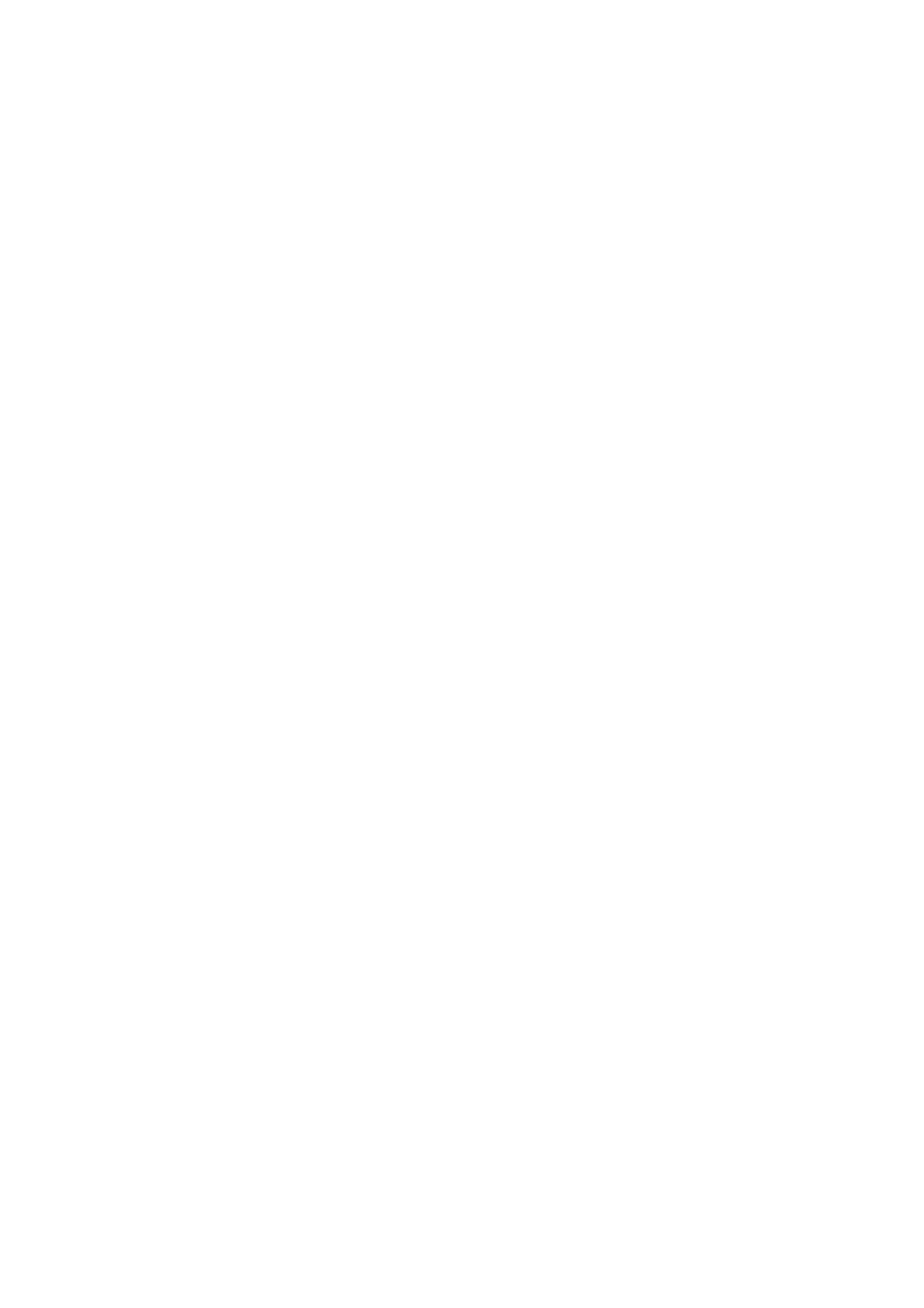

With this introduction, this unit broadly deals with the conceptual understanding of hypothesis. While doing so, this unit describes the meaning, definition and characteristics of hypothesis.

## **1.2 LEARNING OBJECTIVES**

The purpose of this unit is to provide you with an understanding of hypothesis with specific reference to its meaning, definition and characteristics. It also provides some of the qualities of a good hypothesis. The chapter also mentions about the significance as well as importance of hypothesis. Thus, after reading this unit, the reader should be able to understand:

- meaning of hypothesis
- definition of hypothesis
- characteristics of hypothesis
- Qualities of a good hypothesis
- significance and importance of hypothesis

## **1.3 MEANING OF HYPOTHESIS**

In most cases, hypothesis is regarded as an important element in research. It is broadly a tentative statement about the relationship between two or more variables. In fact, a research hypothesis is relatively often a predictive statement, which is capable of being tested using scientific methods that involve an independent and some dependent variables. It is a specific, testable prediction about what you expect to happen in a study. A hypothesis is a speculative assumption that is developed with the goal of proving or disproving its logical or empirical implications. Etymologically, hypothesis is made up of two terms, "hypo" and "thesis," which mean "less than or less certain than a thesis". It's a statement of a thesis or a plausible assumption based on evidence that the researcher is aiming to prove through his research. A hypothesis is a plausible explanation that will be investigated further. A hypothesis may appear to be contradictory to reality. It may or may not turn out to be correct. Hypotheses must be exact and explicit, and they must be able to be tested. It must have a limited scope, be consistent with known or established facts, and be testable within the time range indicated. It should explain what it purports to explain and back up its claims with evidence.

A researcher's hypotheses are purposefully constructed since it is difficult to begin study without a solid foundation. As a result, the researcher establishes logical connections between or among the research variables. The associations between these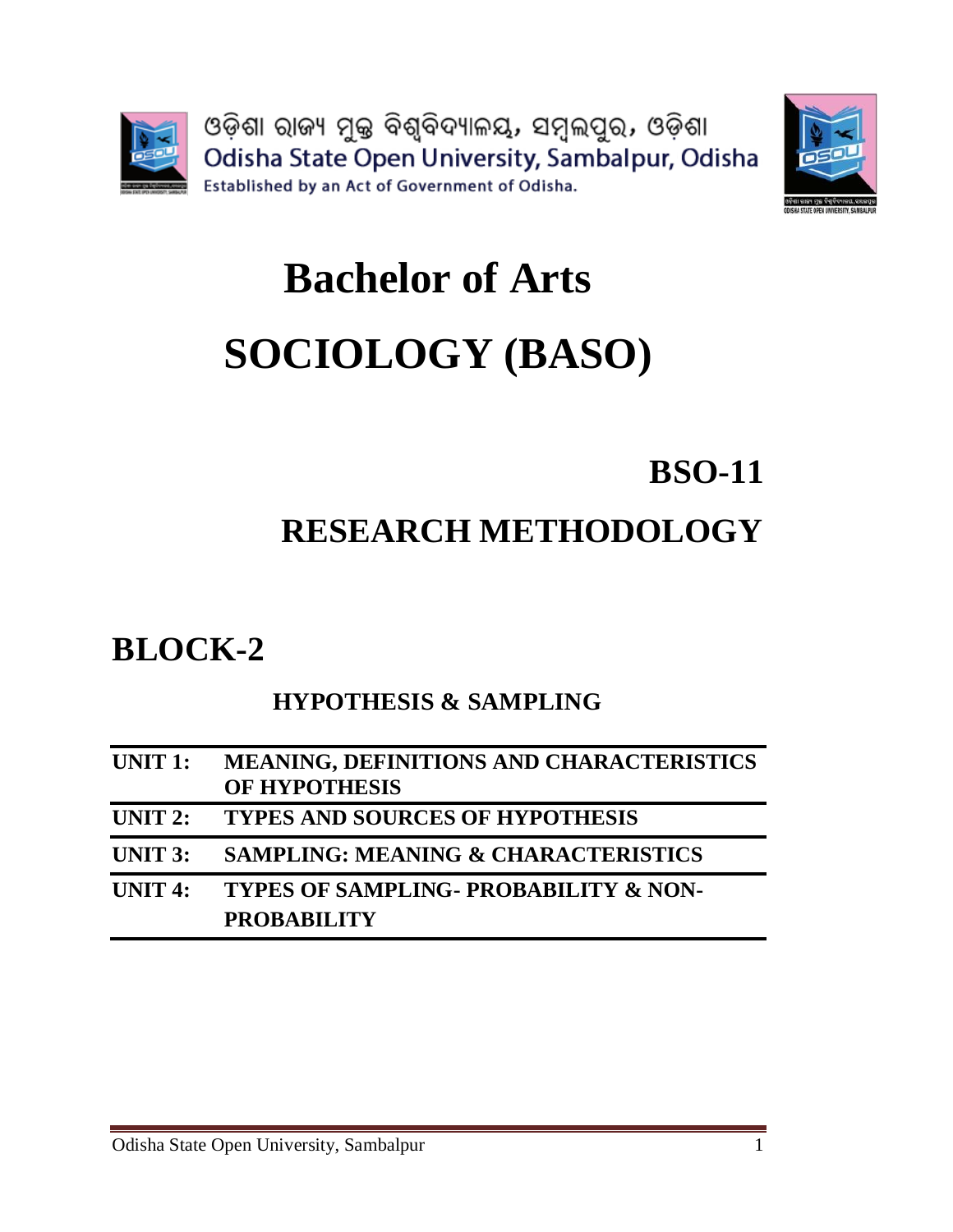

variables serve as a basis for the research because they are related to the research issue. These logical relationships or testable assumptions point the researcher in the right path to begin working on the research project. For example, a researcher researching "Discrimination Against Women in a Rural Society" might develop the following hypotheses: (i) the higher the illiteracy in society, the higher the discrimination against women; (ii) the higher patriarchy in society, the higher the discrimination against women; and (iii) the higher traditional practices in a society, the higher the discrimination against women.

In most cases, the hypothesis is thought to be the most important tool in research. A research hypothesis is frequently a prognostic statement that can be tested using scientific methods involving an independent and dependent variable. Based on a conjecture statement, a hypothesis is a statement of the relationship between two or more variables (Kerlinger, 2002). A hypothesis can be defined as a testable statement about a possible link between two or more values (McGuigan, 1998). It is a question posed to nature to be observations, and it is a presumption that serves as a tentative explanation for a researcher (Calpine, 1975). Any statement, proposition, or assumption that serves as a tentative explanation of specific facts is referred to as a hypothesis (Rebar & Rebar, 2001).

## **1.4 DEFINITION OF HYPOTHESIS**

There are various definitions for the term hypothesis. In fact, several scholars have defined hypothesis in different ways. Some important definitions of hypothesis have been mentioned below:

George A Lumberg has defined the hypothesis as "a tentative generalization, the validity of which remains to be tested. In its most elementary stage, the hypothesis may be a guess, imaginative ideas, which become the basis for action or investigation".

According to Goode and Halt, "the formulation of a deduction however constitutes a hypothesis. If verified it becomes a part of theoretical construction".

According to Theodorson and Theodorson, "a hypothesis is a tentative statement asserting a relationship between certain facts".

According to Webster, "a hypothesis is a proposition, condition or principle which is assumed, perhaps without belief, in order to draw out its logical consequences and by this method to test its accord with facts which are known or may be determined".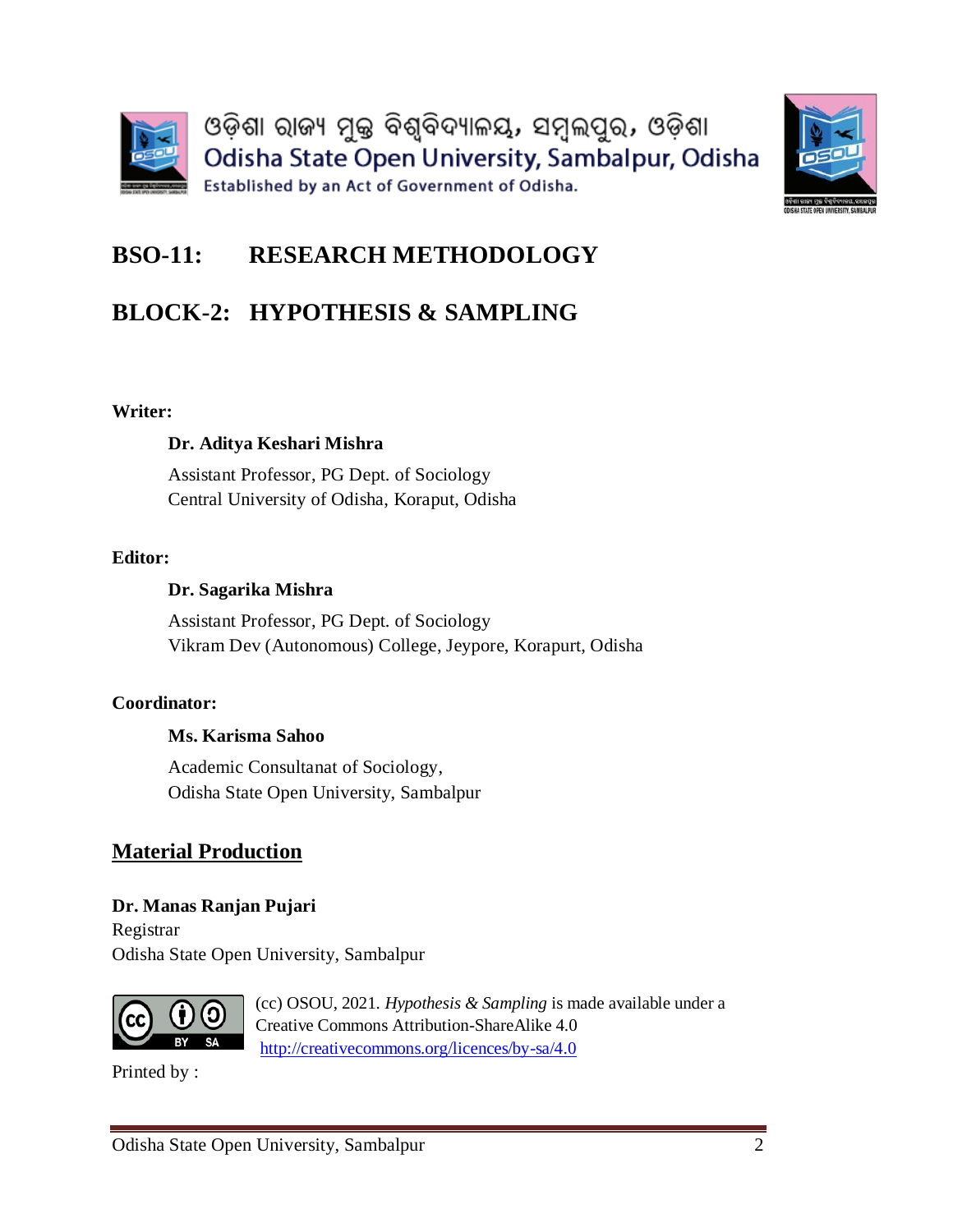

According to James E. Greighton, hypothesis is a "tentative supposition or provisional guess which seems to explain the situation under observation".

According to John W. Best, "it is a shrewd guess or inference that is formulated and provisionally adopted to explain observed facts or conditions and to guide in further investigation".

George, J. Mouly defines that, "hypothesis is an assumption or proposition whose testability is to be tested on the basis of the computability of its implications with empirical evidence with previous knowledge".

According to Mcguigan (1990), hypothesis is "a testable statement of a potential relationship between two or more variables, i.e. advance as potential solution to the problem".

Kerlinger (1973) has defined the hypothesis as "a conjectural statement of the relation between two or more variables".

According to Kothari (1988), "hypothesis may be defined as a proposition or a set of propositions set forth as an explanation for the occurrence of some specified group of phenomena either asserted merely as a provisional conjecture to guide some investigation in the light of established facts".

As mentioned in above definitions, a hypothesis is a tentative answer or explanation, a guess or assumption, a proposal or a statement to the researcher's problem, based on a superficial observation of known and available data as a basis of investigation, whose validity needs to be checked or verified. The hypothesis must be written in such a way that it can be empirically tested in order to be valuable in any investigation. It is the researcher's responsibility to suggest or devise a method for testing the hypothesis against empirical facts. When a hypothesis is formulated, the investigator must decide whether the hypothesis is useful. A good research hypothesis must meet a number of criteria or qualities, which have been mentioned in the following sections. A good hypothesis is one that fits most of these criteria.

## **1.5 CHARACTERISTICS OF HYPOTHESIS**

As previously stated, a hypothesis is a statement in a study that the study may prove or deny. A hypothesis aids a researcher in moving forward and identifying a solution to the problem he wants to investigate. Without hypothesis, it will be very difficult to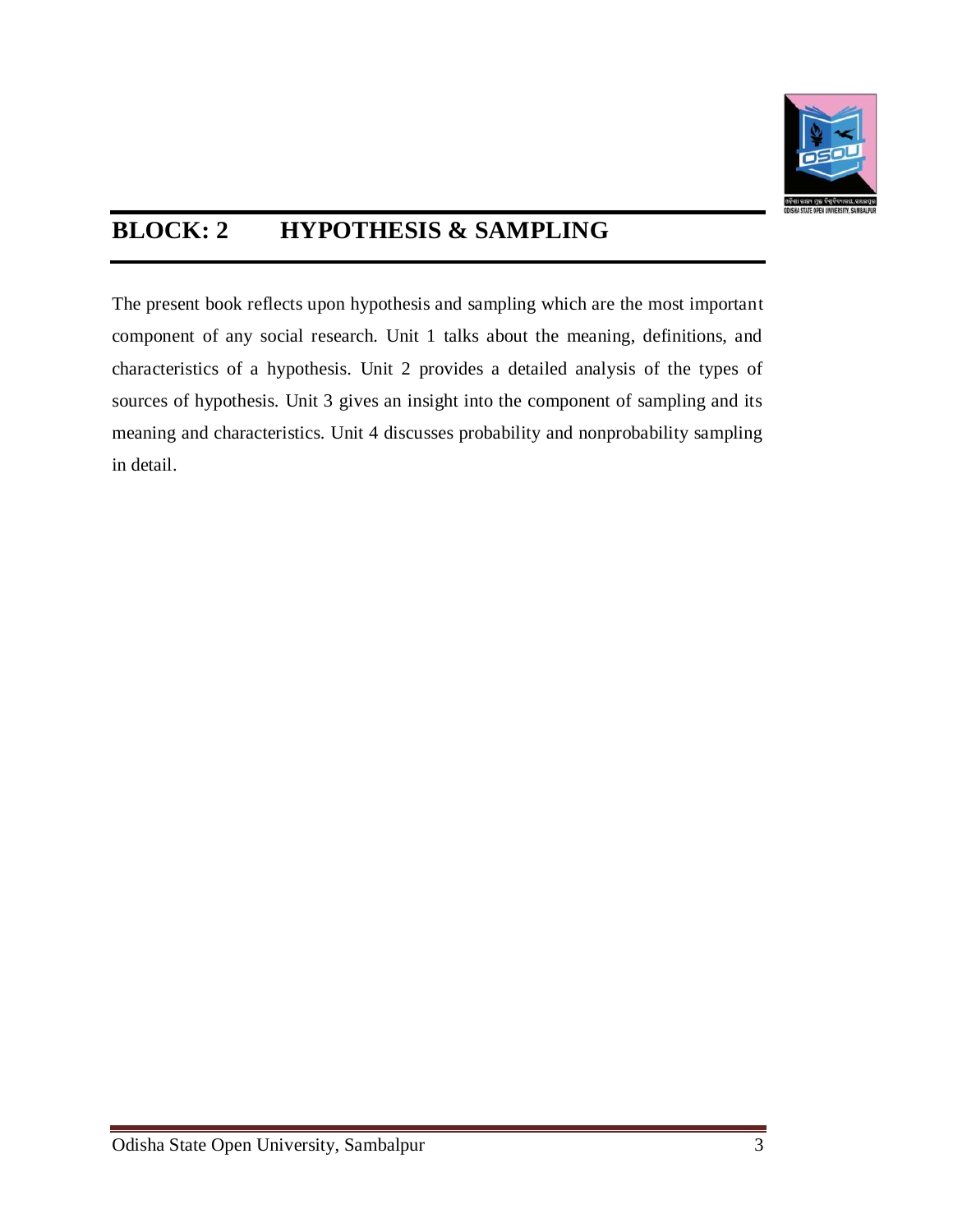

move ahead. It is only with clear hypothesis that one can properly know about the scope of the study, nature of data to be collected and the one to be discarded. Again the hypothesis helps in organizing data collected in a very systematic way. A hypothesis provides a tentative solution to the question of how and why. In a scientific enquiry no step further can be taken unless and until there are well established hypothesis. It must however, be clearly remembered and understood that there can be no readymade hypothesis, but in social science research there is no well developed theoretical system in many subjects and in many areas of study. Thus, in social science research hypothesis will first have to be developed and thereafter tested. More stress in social sciences is to be laid on formulating rather than testing of hypothesis. In social science research, hypothesis can be both beginning, joint as well as end result of research. Needless to mention that hypothesis occupy a very useful and important place in research. Without proper hypothesis much of the unimportant data might be collected and considerably useful data might be omitted. Thus, hypothesis, in some form or the other is not only essential but unavoidable. Taking into account the unavoidable character of hypothesis in social science research, the following are some of the most important characteristics of a hypothesis:

- i. It is purely conceptual. In a hypothesis, there are some conceptual elements in the framework that are involved.
- ii. It is a definitive statement made verbally. It is an academic articulation of thoughts and concepts; it is not only an idea, but the notion is ready for empirical proof in its verbal form.
- iii. The empirical referent is present. An empirical referent is included in a hypothesis. It denotes a shaky connection between two or more variables.
- iv. It contains a reference to the future. A hypothesis is focused on the future. It has to do with future verification rather than past facts and data.
- v. It is the centre of a scientific investigation. All of the scientific endeavours are geared at confirming it.

## **1.6 QUALITIES OF A GOOD HYPOTHESIS**

The following are the main qualities of a good hypothesis:

**(a)** A hypothesis must be able to be tested. Many times, research programmes have become bogged down in a swamp of untestable hypotheses. The researcher may conduct some preliminary research in order to make the idea testable. A hypothesis is testable if it can lead to additional deductions, which may then be validated or refuted by observation. A good hypothesis is one that agrees with the facts.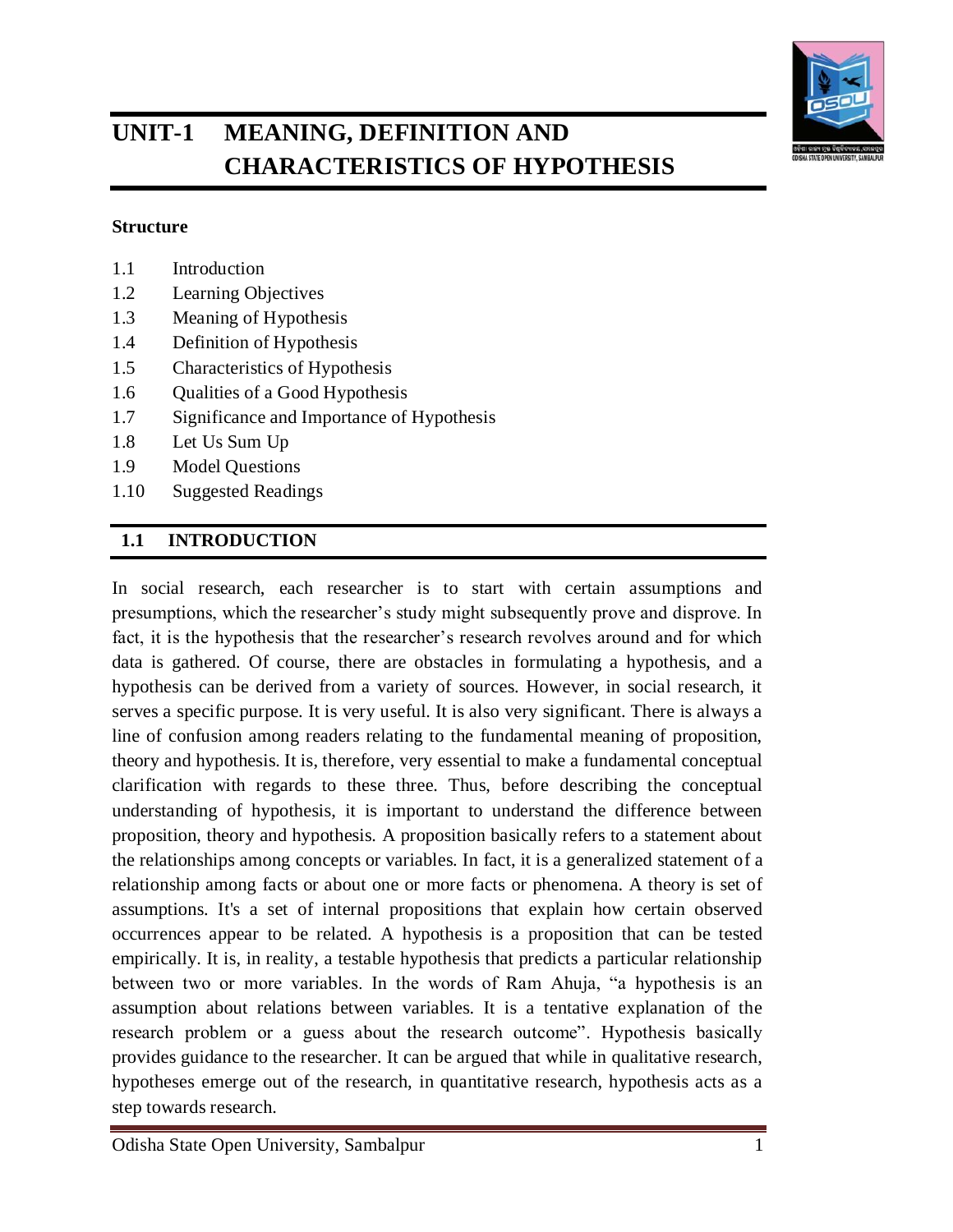

- **(b)** A good hypothesis is one that does not contradict any recognized natural law.
- **(c)** The hypothesis should be explicit and clear. If the hypothesis isn't clear and exact, the conclusions formed from it can't be trusted. A good hypothesis is stated in the most straightforward manner feasible.
- **(d)** A sound hypothesis allows for deductive reasoning to be used.
- **(e)** The verbalization of a good hypothesis is quite obvious. It differs from what is commonly referred to as a hunch. The hypothesis should be stated in a basic manner as far possible so that everyone involved can understand it. However, it is important to realize that the simplicity of a hypothesis has nothing to do with its importance.
- **(f)** A good hypothesis ensures that the investigator has control over the verification procedures.
- **(g)** A sound hypothesis ensures that available tools and procedures will be put to good use in the verification process.
- **(h)** Hypotheses should be specific and limited in scope. A researcher must keep in mind that narrower hypotheses are more testable, and the researcher should develop them. A good hypothesis takes into account the many sorts of controls that will be used to verify the hypothesis.
- **(i)** A good hypothesis ensures that the sample can be approached quickly. If the hypothesis is a relational hypothesis, it should state the relationship between the variables.
- **(j)** A good hypothesis clarifies the role of the many factors in the research.
- **(k)** A good hypothesis makes a clear difference between what are known as theoretical laws, facts, assumptions, and postulates.
- **(l)** Hypothesis must be consistent with the majority of known facts, i.e., with a large body of established facts.
- **(m)**Hypothesis should be testable in a fair amount of time. Even the best hypothesis should not be used if it cannot be tested in a reasonable amount of time, because one cannot spend a lifetime collecting evidence to test it.
- **(n)** Hypothesis must explain the facts that led to the demand for clarification. This means that by combining the hypothesis with other well-known and accepted generalisations, the original problem condition should be deduced. As a result,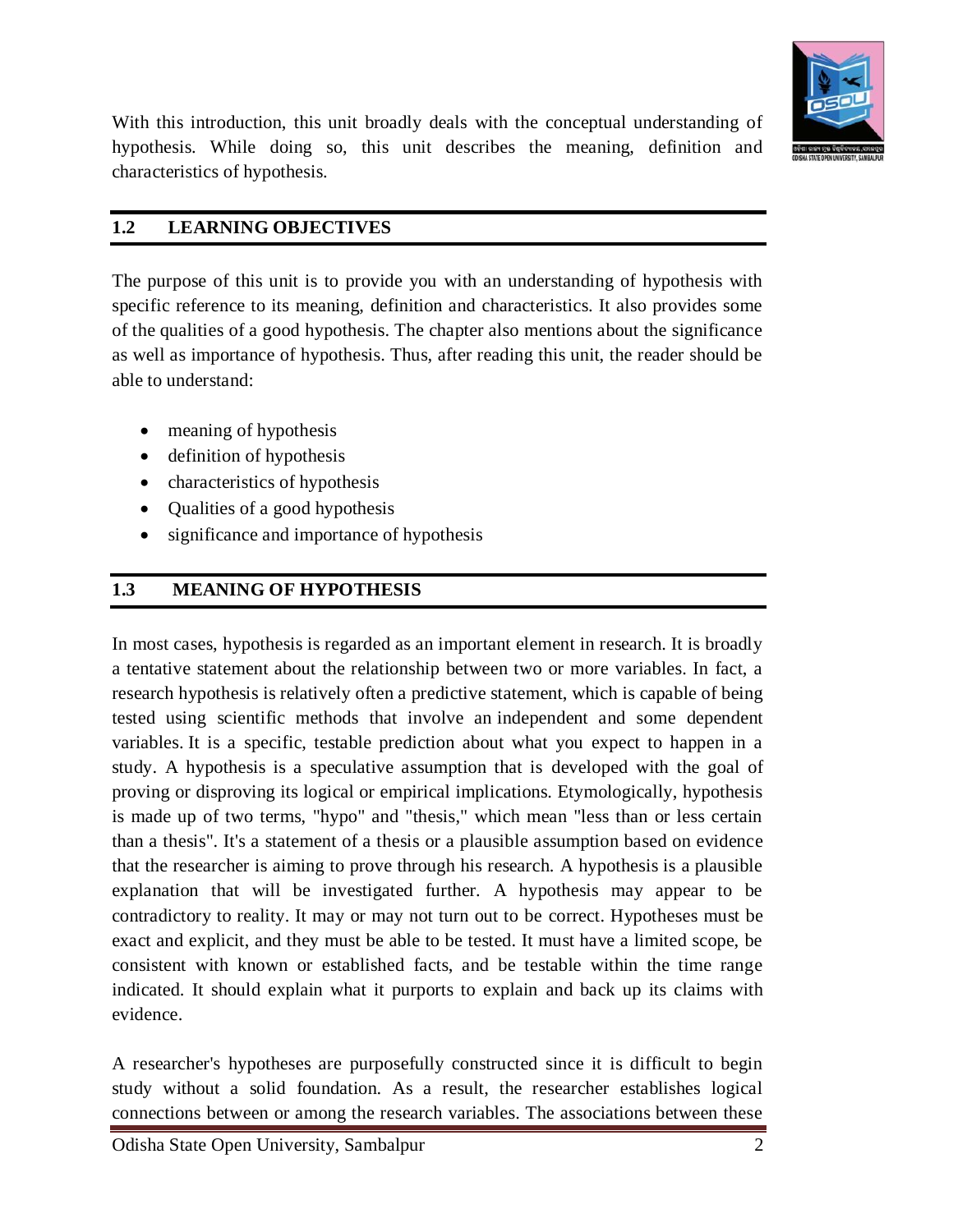

a hypothesis must truly explain what it claims to explain, and it must be supported by empirical evidence.

#### **1.7 SIGNIFICANCE AND IMPORTANCE OF HYPOTHESIS**

Although hypotheses are an important aspect of research; they are not required in all sorts of studies. Hypotheses are not required in research that is based on fact gathering (historical or descriptive study). "When fact-finding alone is the aim of the study, a hypothesis is not required," Hillway adds. All important investigations should, whenever possible, include a hypothesis to explain observable facts, situations, or behaviour and to serve as a guide during the research process. Thus, some of the significant and important aspects of hypothesis have been mentioned below:

- Hypothesis facilitates in the expansion of knowledge in a particular field. They can examine and validated and provide tentative explanations for facts and occurrences. It makes the investigator more aware of particular features of the situations that are pertinent to the topic at hand.
- Hypotheses provide rational statements to the researcher, consisting of items articulated in a logical order of relationships, that attempt to describe or explain conditions or events that have yet to be validated by facts. The hypothesis allows the researcher to connect rationally known data to sophisticated guesses about unknown circumstances. It's a handbook for the thinking and discovering processes.
- The research is guided by the hypothesis. It establishes what is relevant and what is not. The hypothesis instructs the researcher on what he should accomplish and learn during his research. As a result, it prevents the examination of irrelevant material and serves as a foundation for selecting the sample and research procedure for the study.
- The statistical methodologies required in data analysis, as well as the link between the variables to be investigated, are referred to as hypotheses. It also aids in limiting the scope of his research so that it does not become too vast or burdensome.
- The hypothesis serves as the foundation for describing the study's findings. It acts as a foundation for drawing conclusions. To put it another way, it lays out the framework for reaching significant conclusions.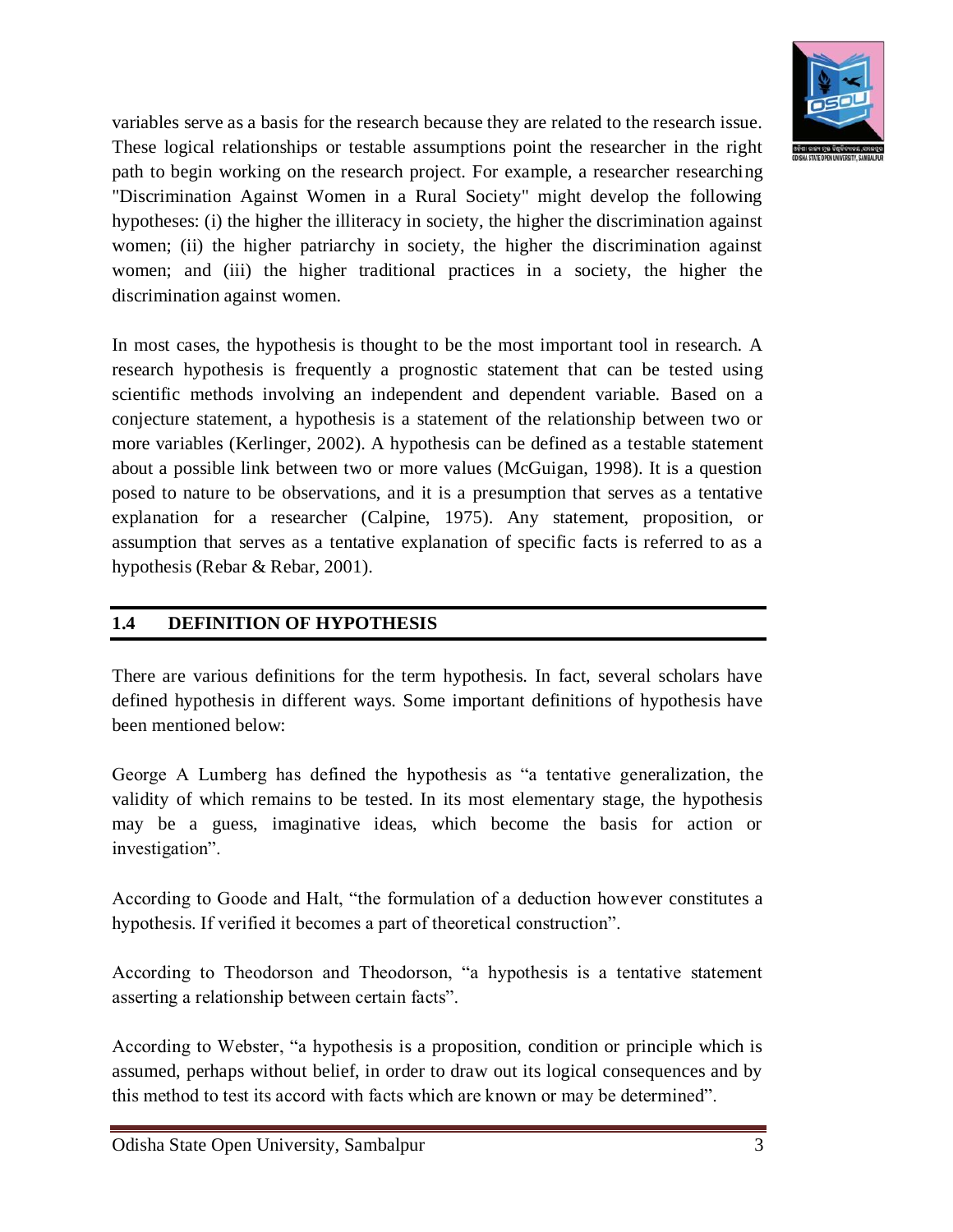## **1.8 LET US SUM UP**



A hypothesis is a tentative solution or educated assumption regarding a research subject under investigation. It's not just a guess; it's based on previous study, in which the researcher assembles data to support a postulated relationship between variables. As a result, it is a conjecture statement regarding a problem's solution that the researcher then verifies using relevant data. Various sources, such as experience, creativity, background information, scientific ideas, and so on, are significant factors that aid in the formulation of a hypothesis.

Following the formulation of the hypothesis, it is put to the test. Some theories are straightforward and may be tested immediately. However, in most cases, they are complex and cannot be thoroughly tested. They're put to the test in terms of the conclusions they've drawn. A good hypothesis is one that can be tested and expresses the predicted relationship among variables. It is stated simply and precisely. The expected link between the variables should be stated in a good hypothesis. It has a limited scope and should adhere to the most widely accepted facts.

As a result, the hypothesis serves as the study's central axis. The entire investigation will be out of focus without a well-formulated hypothesis, making it difficult to make suitable conclusions. In fact, hypothesis serves as a vital link between theory and investigation, resulting in the addition of new knowledge to the body of knowledge. The greatest advantage is that hypothesis not only guide in goals of research but help in concentrating on the important aspects of the research topic by avoiding less significant issues.

## **1.9 MODEL QUESTIONS**

Some of the questions for practice have been mentioned in the following sections.

#### **Long Answer Questions**

- Define hypothesis. Explain features of hypothesis.
- What is hypothesis? Discuss features of a good hypothesis.
- Discuss the significance and importance of hypothesis in social research.

#### **Short Answer Questions**

- Meaning of hypothesis
- Define hypothesis.
- Characterize hypothesis.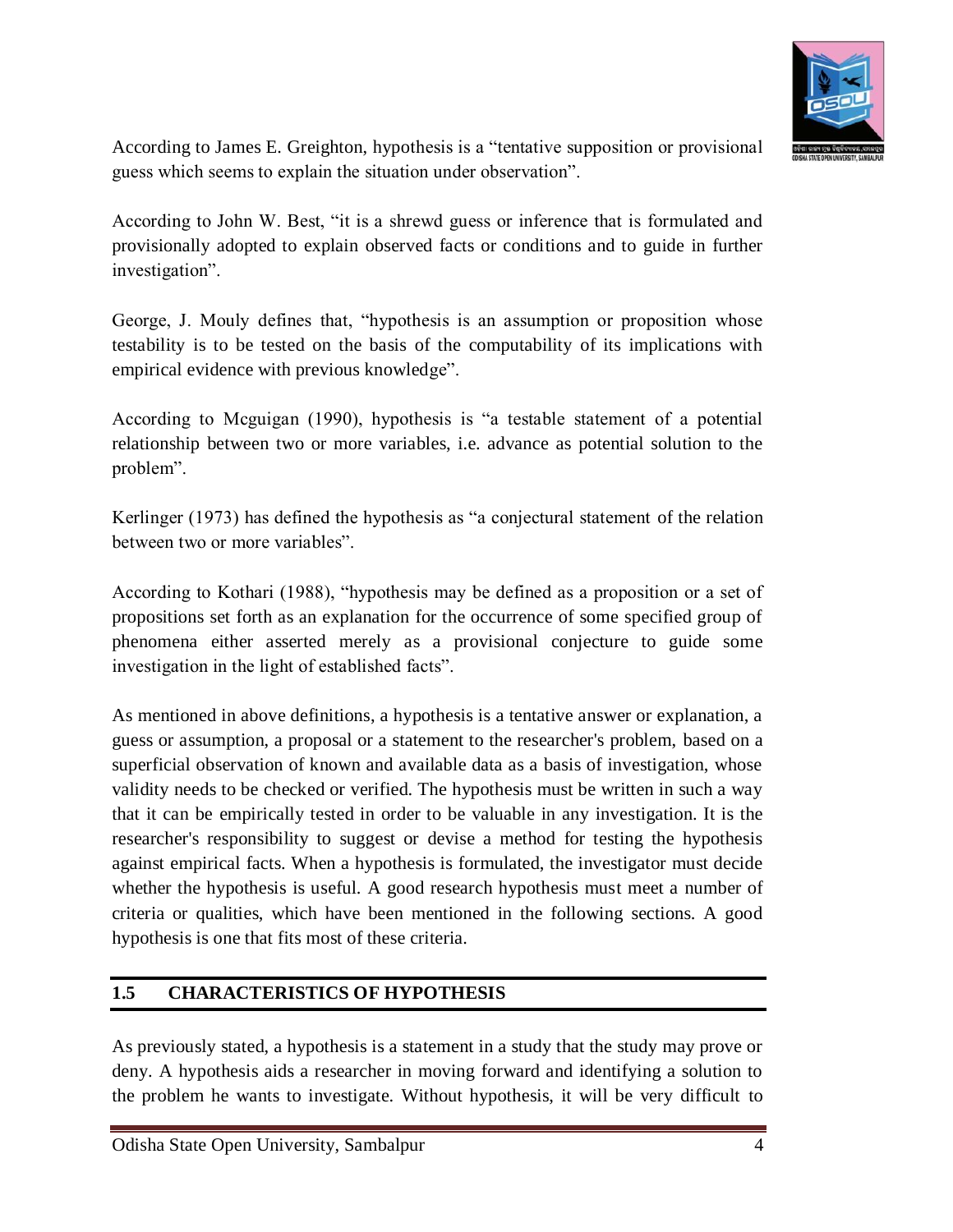- Qualities of good hypothesis.
- Importance of hypothesis.



## **1.10 SUGGESTED READINGS**

- Ary, D., Jacobs, L. C., Razavieh, A. and Sorensen, C. K. (1972). *Introduction to Research in Education*. New York: Holt, Rinehart and Winstion, Inc.
- Best, J.W. and Kahn, J. V. (1992). *Research in Education*. New Delhi: Prentice Hall of India Pvt. Ltd.
- Chandra, S. S. and Sharma, R. K. (2004). *Research in Education*. New Delhi: Atlantic Publishers and Distributors.
- Kerlinger, F.N. (1993). *Foundations of Behavioural Research: Educational and Psychological Inquiry*. New York: Holt, Rinehart & Winston.
- Khan, M. S. (2008). *Educational Research*. New Delhi: APH Publishing Corporation.
- Koul, L. (1997). *Methodology of Educational Research*. New Delhi: Vikas Publishing House Pvt. Ltd.
- Mouly, G. J. (1963). *The Science of Educational Research*. New Delhi: Eurasia Publishing House.
- Punch, K. F. and Oancea, A. (2014). *Introduction to Research Methods in Education*. London: Sage Publications.
- Siegel, S. (1956). *Non-parametric Statistics for the Behavioural Sciences*. Tokyo: McGraw-Hill Ltd.
- Travers, R. W. (1969). *An Introduction to Educational Research*. New York: Macmillan Co.
- Van Dalen, V. (1973). *Understanding Educational Research*. New York: McGraw Hill Book.
- Wiersma, W. (1986). *Research Methods in Education: An Introduction*. Boston: Allyn and Bacon.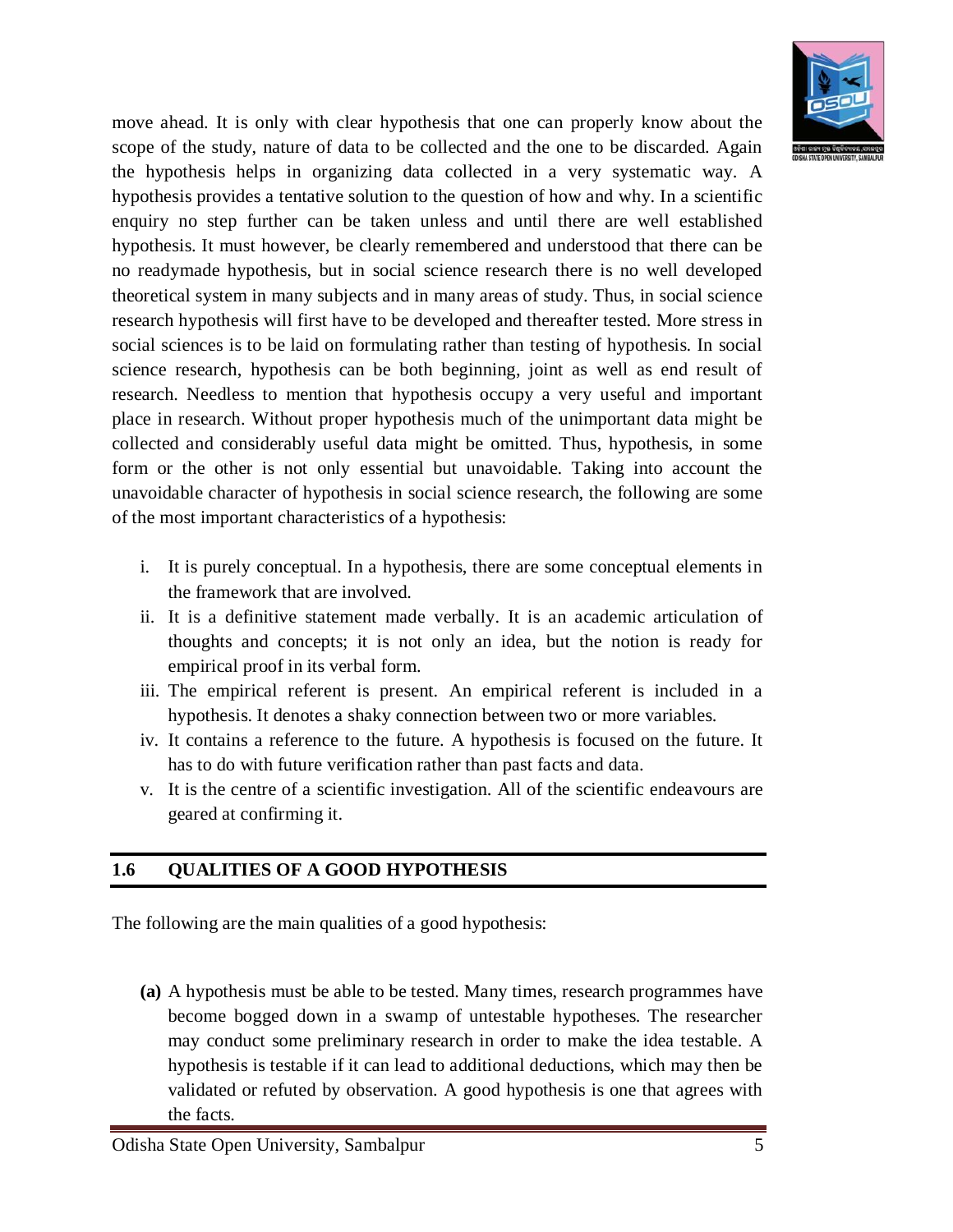

# **UNIT-2 TYPES OF AND SOURCE OF HYPOTHESIS**

#### **Structure**

- 2.1 Introduction
- 2.2 Learning Objectives
- 2.3 Criteria of Good Hypothesis
- 2.4 Types of Hypothesis
	- 2.4.1 Simple Hypothesis
	- 2.4.2 Complex Hypothesis
	- 2.4.3 Working or Research Hypothesis
	- 2.4.4 Null Hypothesis
	- 2.4.5 Alternative Hypothesis
	- 2.4.6 Logical Hypothesis
	- 2.4.7 Statistical Hypothesis
- 2.5 Sources of Hypothesis
	- 2.5.1 Previous Study
	- 2.5.2 Culture
	- 2.5.3 Scientific Theory
	- 2.5.4 Analogies
	- 2.5.5 Personal and Idiosyncratic Experiences
	- 2.5.6 Folk Wisdom
- 2.6 Let Us Sum Up
- 2.7 Model Questions
- 2.8 Suggested Readings

## **2.1 INTRODUCTION**

A hypothesis is an assumption made after careful consideration of the facts. The translation of the research questions into a forecast is the initial step in every investigation. Variables, population, and their relationships are all included. A research hypothesis is a hypothesis that is evaluated to discover if there is a relationship between two or more variables. A hypothesis is a purely hypothetical assertion about the relationship between two or more variables. This can be used as a jumping off point for additional research into the idea using the scientific method. The variable in this case could be either an independent or a dependent variable. An independent variable exists independently of other variables and is unaffected by them. Other factors influence the dependent variable. An independent variable is the presumed cause of the dependent variable, the presumed effect. The independent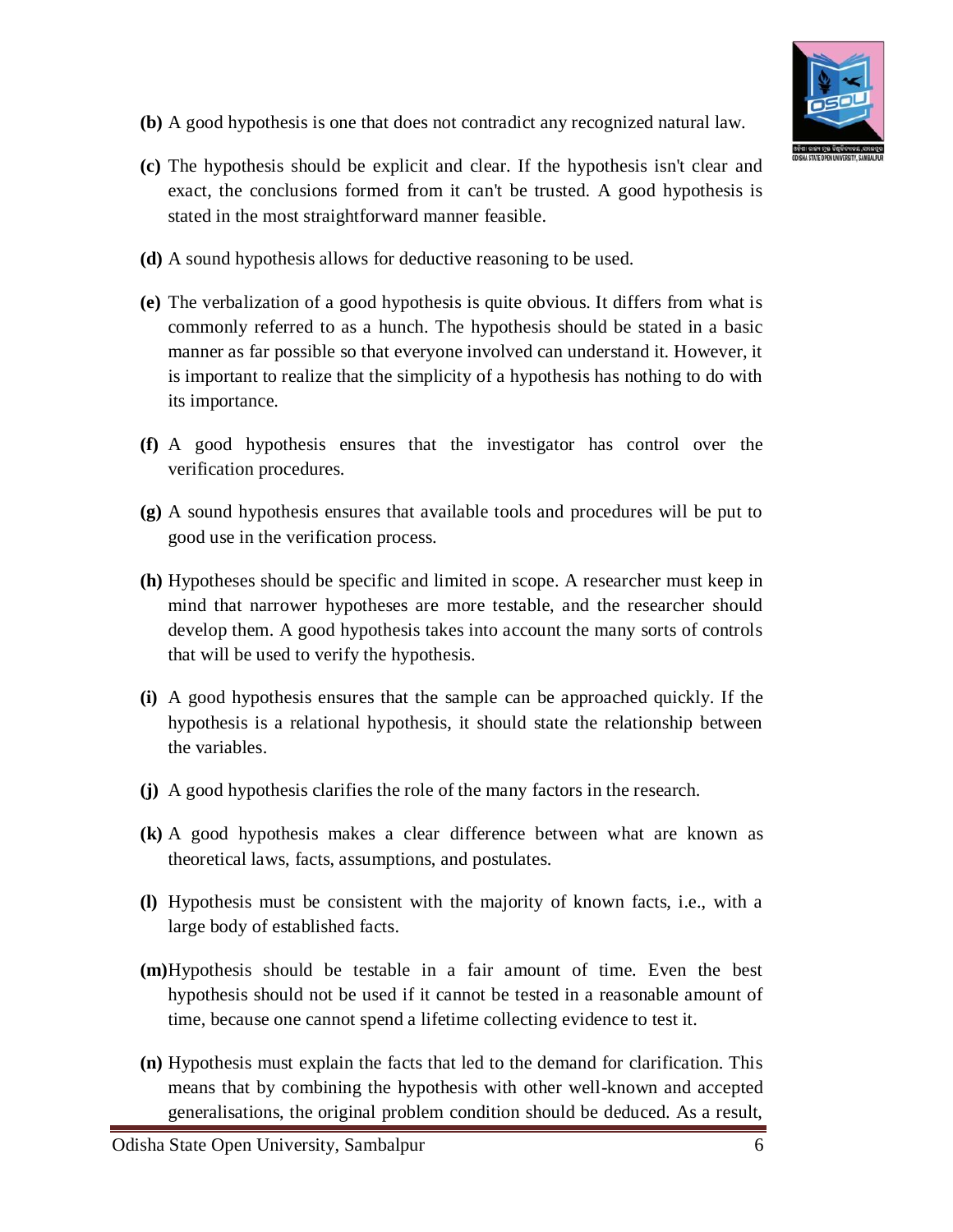

variable is one which explains or accounts for variations in the dependent variable. A dependent variable is one which changes in relationship to changes in another variable. It's a specific, testable hypothesis about what you think will happen in a study. A hypothesis can be designed to investigate a study entitled "sleep-deprived persons will do worse on a test than individuals who are not sleep-deprived". This, for example, might be the hypothesis for a study looking into the relationship between sleep deprivation and test performance.

The term hypothesis, in its most basic sense, refers to a preliminary assertion of a link between two or more facts. It's a hypothesis about the link between two or more variables. According to J.S. Mill, hypothesis refers to "any supposition which we make in order to endeavour to deduce conclusions in accordance with facts which are known to be real under the idea that if the conclusions to which the hypothesis leads are known truths, the hypothesis itself either must be or at least likely to be true". According to Barr and Scates, "a hypothesis is a statement temporarily accepted as true in the light of what is, at the time, known about a phenomenon, and it is employed as a basis for action in the search for new, truth, when the hypothesis is fully established, it may take the form of facts, principles and theories". According to John W Best, "it is a shrewd guess or inference that is formulated and provisionally adopted to explain observed facts or conditions and to guide in further investigation". As a result, a hypothesis can be thought of as a formal statement of the relationship between two or more variables.

## **2.2 LEARNING OBJECTIVES**

The purpose of this unit is to provide you with an understanding of hypothesis with specific reference to its types and sources. It also provides some of the basic criteria of a good hypothesis. Thus, after reading this unit, the reader should be able to understand:

- Meaning of hypothesis
- Criteria of a good hypothesis
- Types of hypothesis
- Sources of hypothesis

## **2.3 CRITERIA OF A GOOD HYPOTHESIS**

In social research, a hypothesis is used to explain a phenomenon or forecast a relationship among variables. A hypothesis must, in general, meet four evaluation criteria (Allen, 2017). First, an expected relationship between variables must be stated.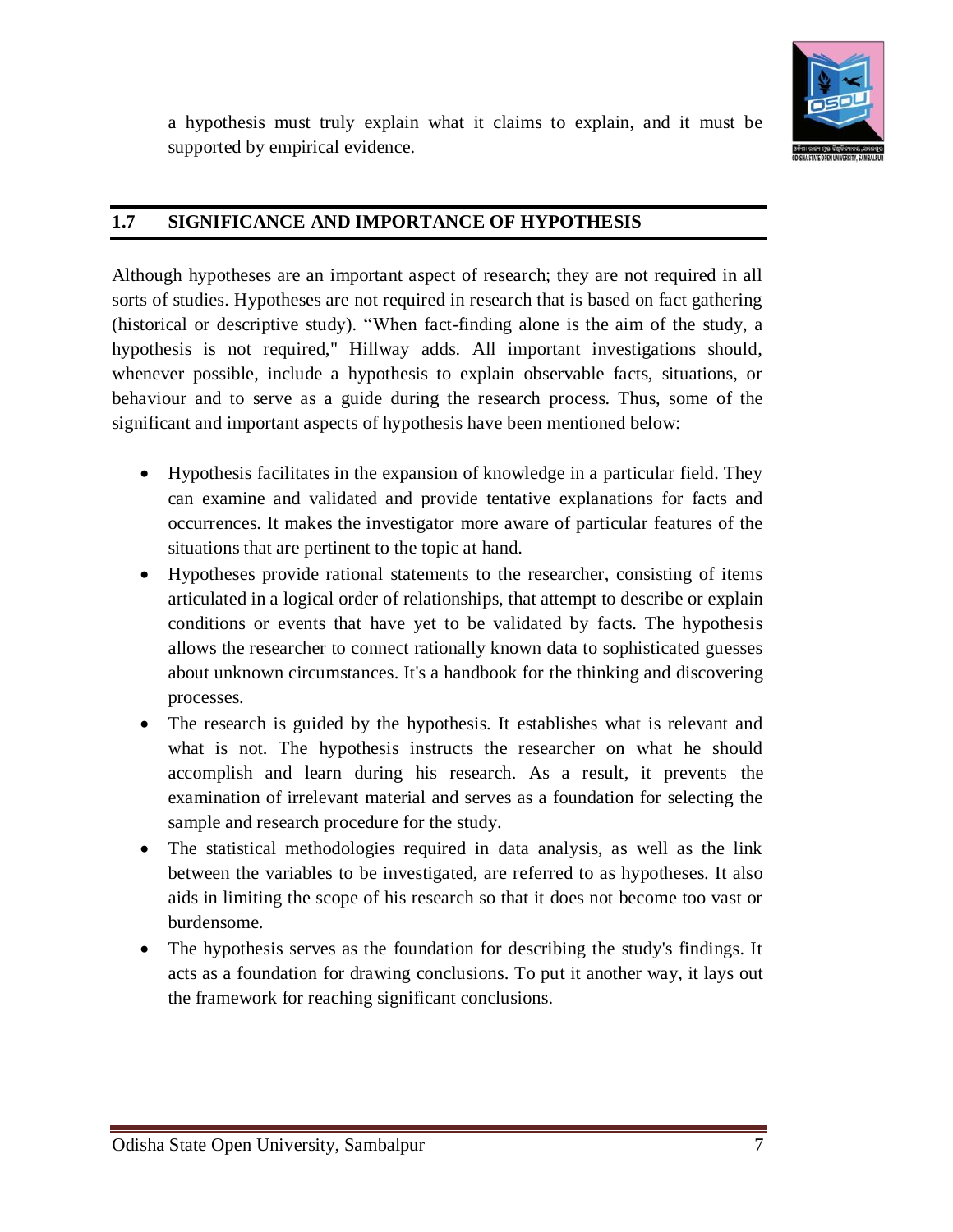

Second, it must be testable and falsifiable, which means that researchers must be able to determine whether a hypothesis is true/correct or false/incorrect. Third, it should be in accordance with existing stock of knowledge. Finally, it should be conveyed in the most straightforward and concise manner possible. The dominant criteria of good hypothesis are mentioned below:

- i. **Hypothesis should be testable:** The formulated hypothesis should be testable. It is clear by the statement mentioned by McGuigan (1990), "If it is possible to determine that the hypothesis, stated as a proposition, is true or false, then the hypothesis is testable. If it is not possible to determine that the proposition is either true or false, then the hypothesis is not testable and should be discarded as worthless to the science".
- ii. **Formulated Hypothesis should be in general harmony to the other hypotheses of the field:** The proposed hypothesis should be in general agreement with the other hypotheses in the field, but some of them may be contradictory. However, the contradicting hypothesis is not seen as a viable option.
- iii. **Hypothesis should be parsimonious:** One of the most crucial requirements of a good hypothesis is that it saves time, labour, and money.
- iv. **Hypothesis should have the trait of logical unity and comprehensiveness:** The hypotheses or hypotheses that are proposed should be logical and complete. When creating a single comprehensive hypothesis is challenging, sub-hypotheses should be introduced.
- v. **Hypothesis should be related to the existing body of theory and facts:** A good hypothesis should be connected to existing knowledge and facts. Some researchers come up with some fascinating hypotheses, but if they aren't based on existing theories and data, they aren't considered good scientific hypotheses.
- vi. **Hypothesis should provide maximum deductions or consequences and it should be general in scope:** A good hypothesis should have a broad scope in order to allow for a large number of deductions or consequences. A good hypothesis should not be either too narrow or too broad. As said by McGuigan (1990), "in general, the hypothesis that leads to the larger number of important deductions will be more fruitful hypothesis".
- vii. **Hypothesis should be related to available scientific tests and apparatuses***:* The proposed hypothesis or hypotheses should also be related to the scientific tests and instruments that are already accessible. Otherwise, testing the variables is quite tough.
- viii. **Hypothesis should be conceptually clear:** The concepts in the hypothesis should be clearly stated and objectively specified.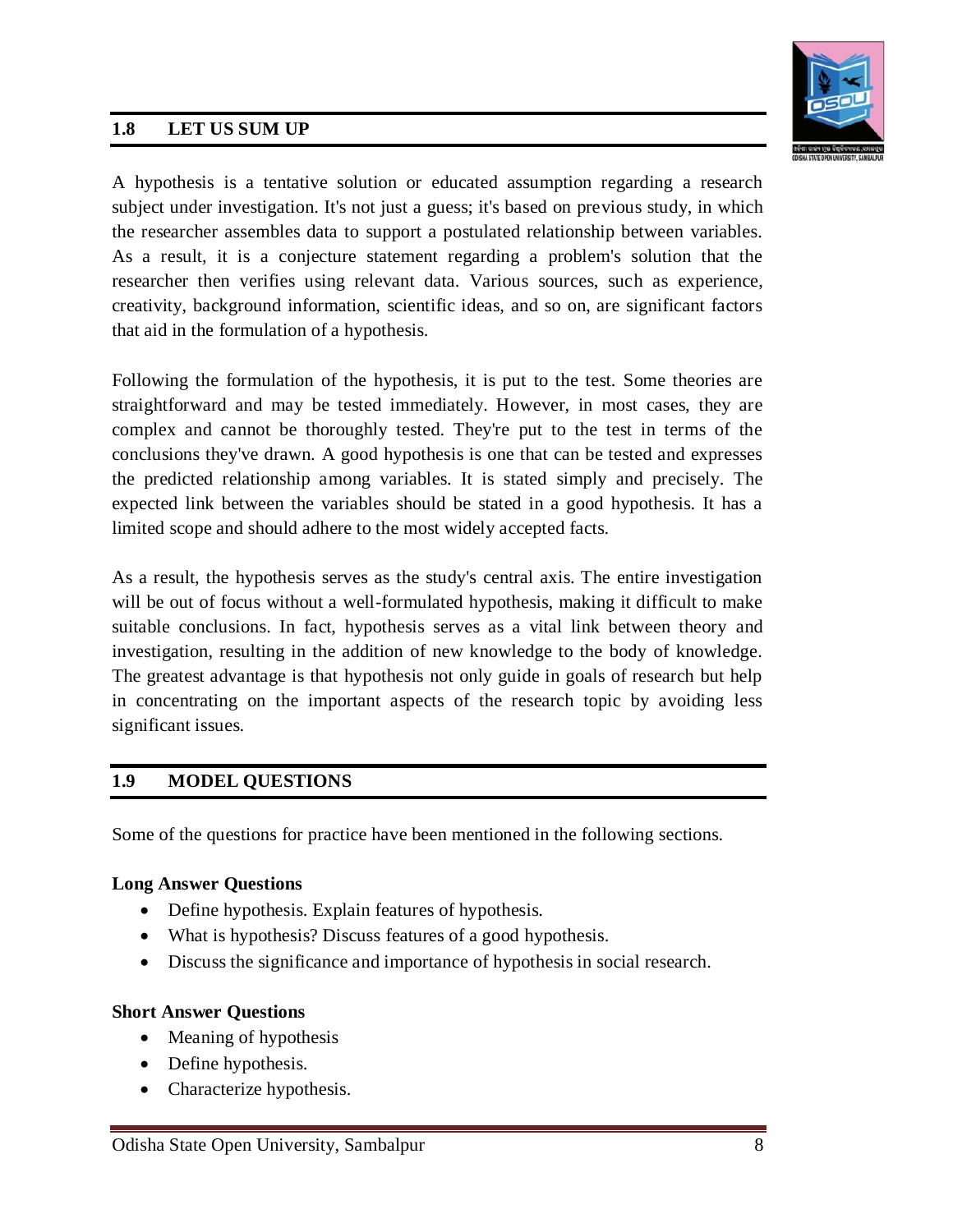## **2.4 TYPES OF HYPOTHESIS**



A hypothesis is a statement that introduces a research topic and predicts a likely outcome. It is a foundation for scientific experiments and is an important part of the scientific method. As a result, you must be cautious and thorough when building the hypothesis. As mentioned below, research hypotheses can be divided into seven categories:

- i. Simple Hypothesis
- ii. Complex Hypothesis
- iii. Working or Research Hypothesis
- iv. Null Hypothesis
- v. Alternative Hypothesis
- vi. Logical Hypothesis
- vii. Statistical Hypothesis

## **2.4.1 Simple Hypothesis**

A simple hypothesis is one that expresses a link between two variables: independent and dependent. It's also known as a fundamental hypothesis. It depicts the link between two variables, one of which is referred to as the independent variable or 'cause,' and the other as the dependent variable or 'effect.' In fact, it predicts a single dependent variable's connection with a single independent variable. Some of the examples of simple hypothesis are: (i) higher the rate of unemployment, higher would be the rate of crime in society; (ii) lower the use of fertilizers, lower would be the agricultural productivity; (iii) smoking cigarettes daily leads to lung cancer; (4) global warming causes icebergs to melt; and (v) higher the poverty in a society, higher would be the rate of crime.

## **2.4.2 Complex Hypothesis**

A complex hypothesis is one that indicates a link between multiple variables. A complex hypothesis is a hypothesis that describes a link between two or more variables. It is, however, a relationship between two or more independent and two or more dependent variables. In fact, it forecasts the interaction of two or more independent and dependent variables. Some of the examples of complex hypothesis are: (i) global warming causes icebergs to melt which in turn causes major changes in weather patterns; (ii) higher the poverty and higher the illiteracy in society, higher will be the rate of crime; (iii) higher the use of fertilizers, improved seeds, and modern equipment, higher would be the agricultural productivity; (iv) higher the illiteracy in a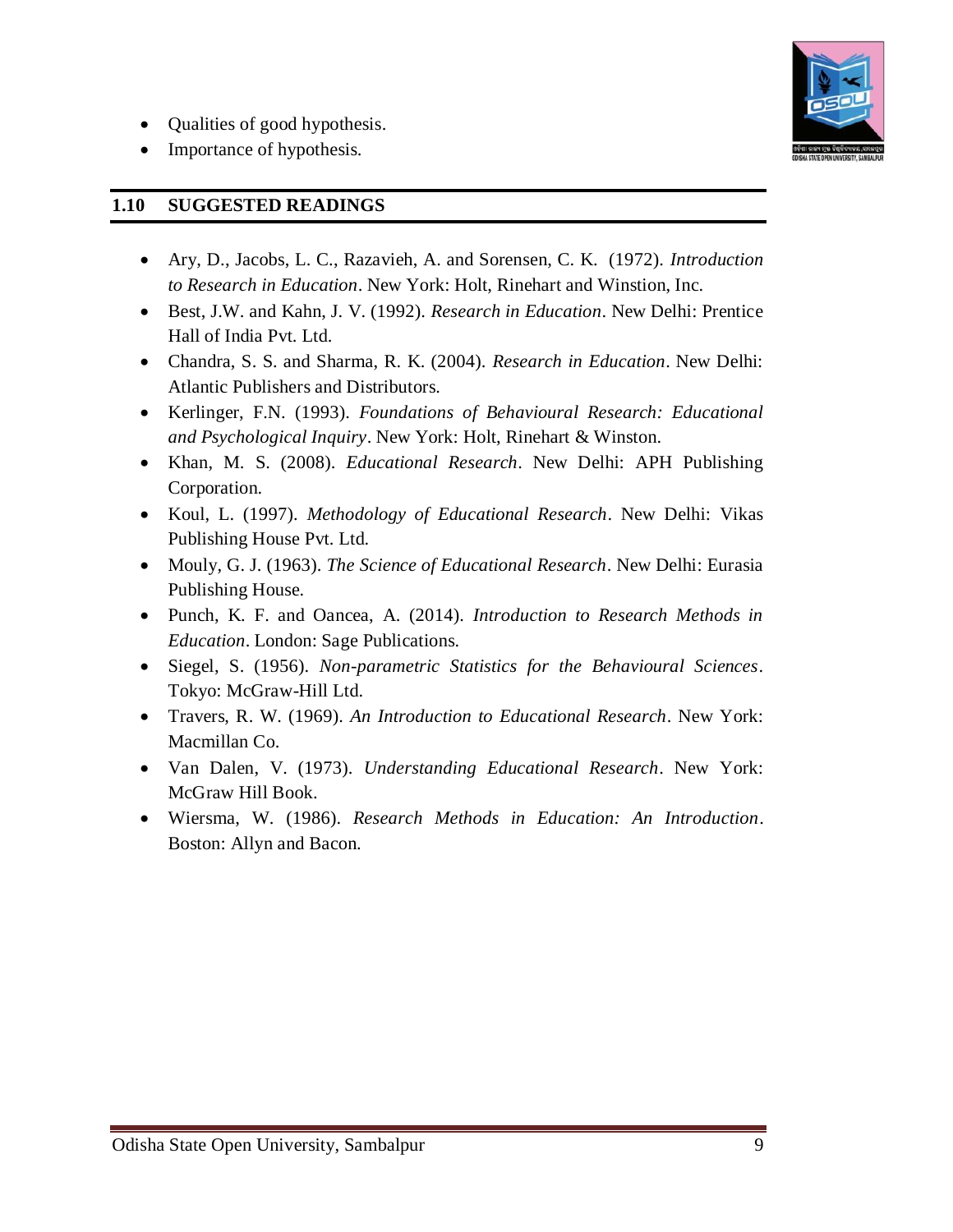

society, higher will be the situation of poverty and crime. There is a line of difference between a simple hypothesis and a complex hypothesis. A complex hypothesis is based on many factors, whereas a simple hypothesis is based on two variables.

## **2.4.3 Working Hypothesis**

A working hypothesis is a hypothesis that has been accepted to test and use in the process of investigation. It is a hypothesis that is thought to be appropriate for explaining specific facts and phenomenon relationships. It is expected that this hypothesis will result in a useful theory, and it has been approved for testing and inquiry. It can simply be any hypothesis that is approved for investigation at the outset. In other words, the empirical hypothesis is the working hypothesis. The working hypothesis is used to guide a researcher through the investigation of a subject by explaining the relationship between some observable data. For example, cotton clothes are better for summer than velvet clothes.

#### **2.4.4 Alternative Hypothesis**

If the working hypothesis is found to be incorrect or rejected, an alternative hypothesis (to replace the working hypothesis) is developed and tested to investigate the desired feature of the research. As the name implies, it's an alternative assumption (or relationship) that's used when the working hypothesis fails to provide the desired theory.  $H_1$  stands for alternative hypothesis. The plant's growth, for example, was improved when it was given vitamin-rich water rather than distilled water. In order to prove that there is no relationship; researchers will couple the alternative hypothesis with the null hypothesis. The alternative hypothesis will be accepted if the null hypothesis is disproven. The alternative hypothesis will not be accepted if the null hypothesis is not rejected. It claims that there is a link between the study's two variables and that the findings are relevant to the research question.

## **2.4.5 Null Hypothesis**

A null hypothesis expresses the absence of a link between variables. It disproves the existence of a link between variables. A null hypothesis is one that the researcher creates with the purpose of disproving, rejecting, or nullifying the null hypothesis and thereby confirming a relationship between the variables. In order to validate that there is a relationship between the variables, a null hypothesis is frequently created as a reverse tactic to prove it untrue.  $H_0$  stands for the null hypothesis. It makes a negative statement to support the researcher's conclusion that two variables have no relationship. Some of the examples of null hypothesis are: (i) poverty has nothing to do with the rate of crime in a society; (2) illiteracy has nothing to do with the rate of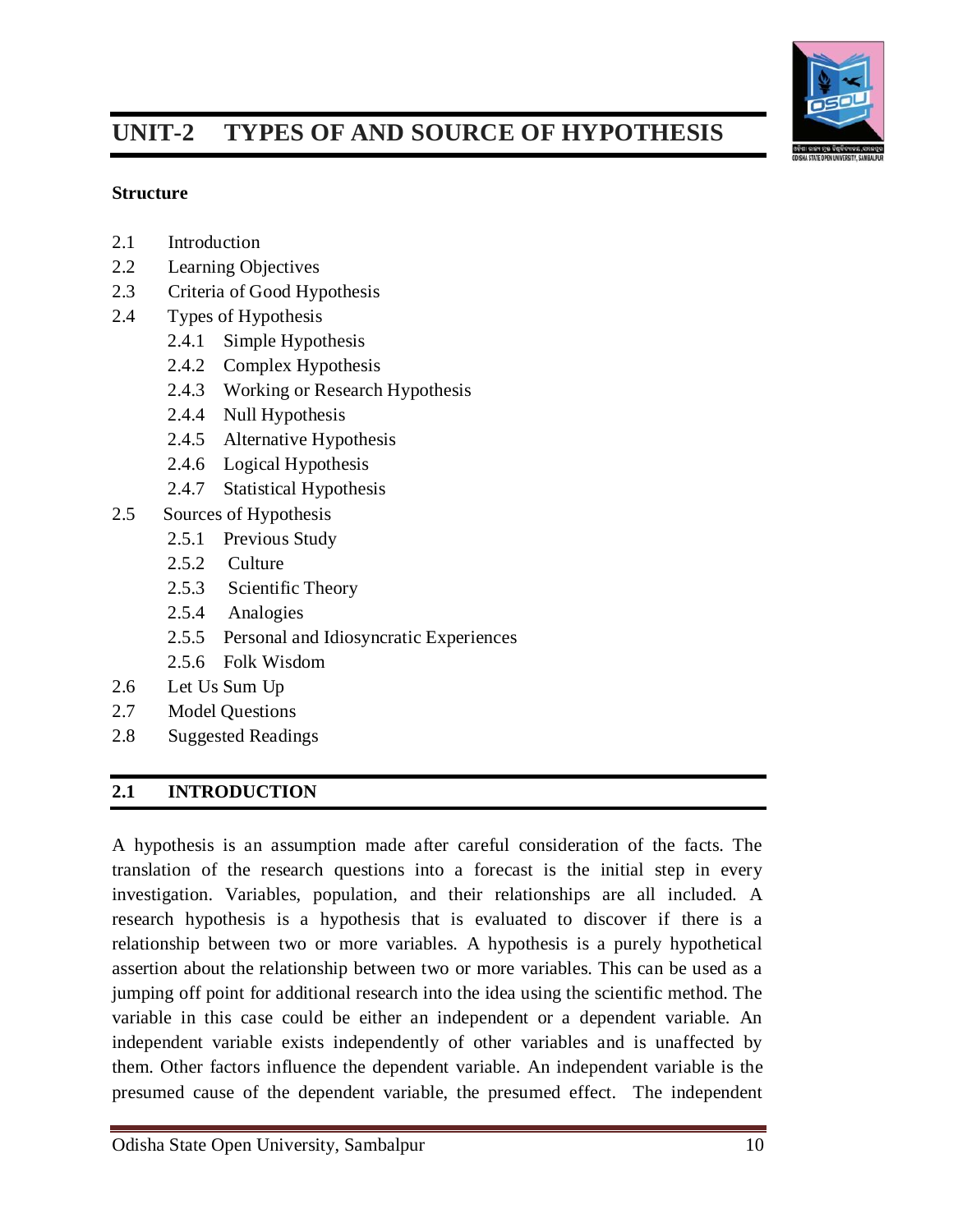

unemployment in society; (3) water does not affect the growth of a plant. As a result, a null hypothesis is a statistical hypothesis that claims there is no difference between specific characteristics of a population. It's worth noting that we're putting the null hypothesis to the test because there is an element of doubt about its validity.

## **2.4.6 Statistical Hypothesis**

Statistical hypothesis is a hypothesis that can be tested statistically. It can be any hypothesis with the ability to be statistically validated. It can be tested by using quantitative procedures. A statistical hypothesis' variables can also be stated to be quantifiable or transformable into quantifiable indications for statistical testing. It doesn't matter if the statement is reasonable or illogical; if a statistic supports it, it becomes a statistical hypothesis. Vitamin C is beneficial to the skin. To be sure, you'd have to put this idea to the test on a group of people. This is a statistical approach of confirming the statement.

## **2.4.7 Logical Hypothesis**

A logical hypothesis is a hypothesis that can be proven rationally. It's a hypothesis that expresses a relationship whose interconnections can be linked using logical explanations to verify it. It can be proven with the use of logical proof. It doesn't mean that statistical approaches can't be used to verify a logical hypothesis. It may or may not be statistically verifiable, but in light of the logical justifications, it appears so plausible that these logical arguments are sufficient to verify it. A logical hypothesis is a proposed explanation based on minimal evidence. In general, you aim to turn a logical hypothesis into an empirical hypothesis by testing your hypotheses or postulations. You can, however, build a hypothesis based on the existing data and come to a logical conclusion. It is logically validated, as the name implies. Agreement, disagreement, and differences of opinion are all part of the verification process. An animal, for example, cannot live without water. This is true because water is required by all living things.

## **2.5 SOURCES OF HYPOTHESIS**

Following sources have been categorized in order to establish hypothesis:

## **2.5.1 Previous Study**

Previous research can also be used to establish a definite hypothesis. If a researcher applies past knowledge of a phenomenon to a specific location, another researcher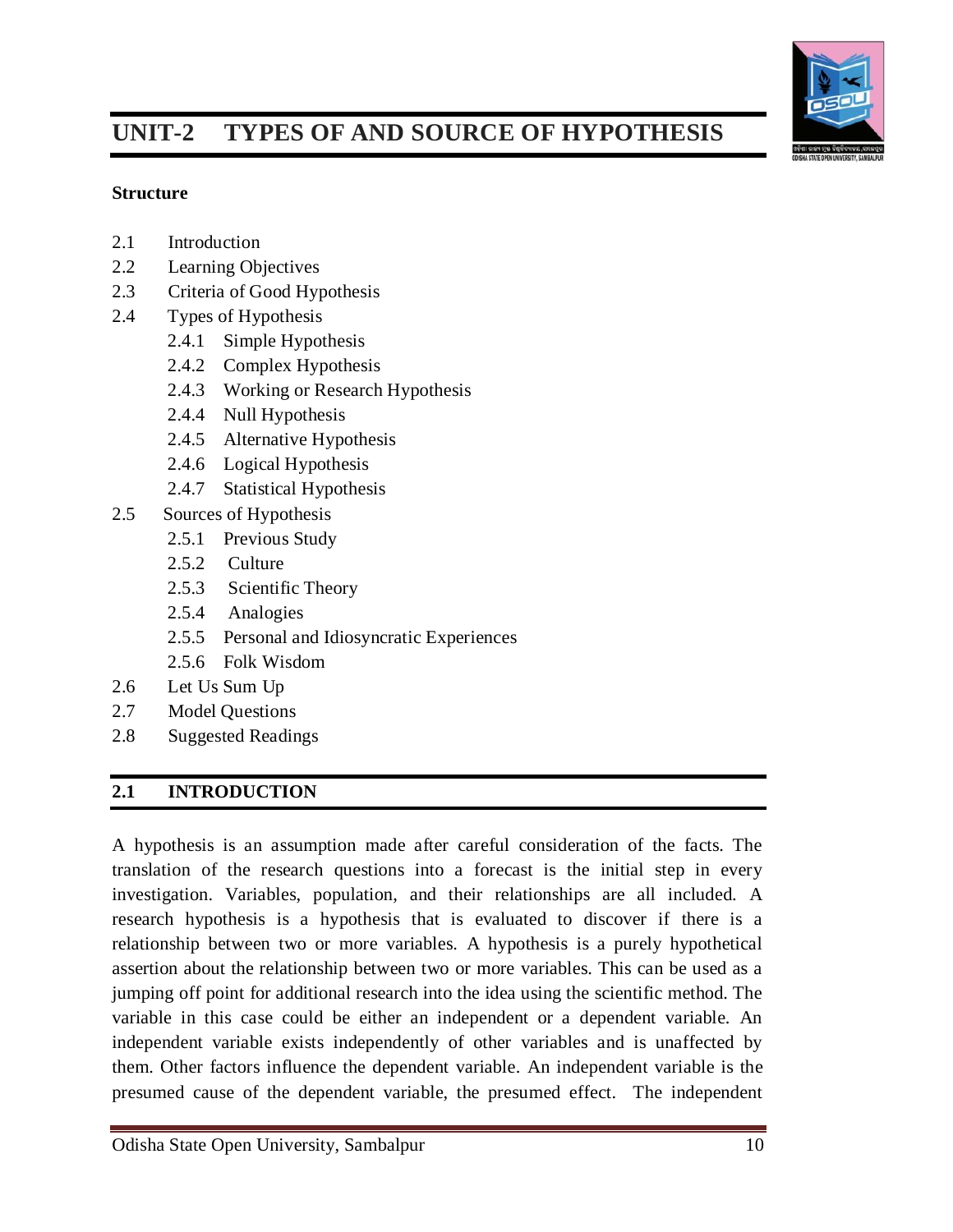

adopts his methods and develops his own. Increased fertilizer and irrigation use, for example, leads to increased agricultural production in a particular district. Now another researcher can conduct a study by applying the previous study. Such hypothesis could be used either to replicate past studies or reverse the hypotheses that the alleged correlation does not exist.

## **2.5.2 Culture**

People's thinking processes are influenced by cultural patterns, and a hypothesis may be developed to examine one or more of these notions. Research interests are guided by cultural beliefs. The role of culture has had a significant role in the advancement of science today. In the words of Goode and Hatt, "to say that the hypotheses are the product of the cultural values does not make them scientifically less important than others, but it does at least indicate that attention has been called to them by the culture itself". In Western society, for example, race is regarded to be a significant influence of human behaviour. A hypothesis can be formulated using such a proposition. We might also blame metaphysical bias and Indian culture's metaphysical concepts for the development of certain assumptions. It means that cultural materials that share a common cultural pattern can be used to generate hypotheses. Thus, culture is the collection of different ways of behaving and adopting them in a specific place and time. Culture should be considered while developing a hypothesis for an issue. If we wish to investigate trends in female education in a specific location, we will look into its traditions, family structure, Norms, Values, region, and educational system.

## **2.5.3 Scientific Theory**

Theory is a key source of hypothesis. By positing a consistent and lawful link among a collection of general concepts reflecting those facts, a theory binds a big body of facts. On the basis of theoretical knowledge, more generalizations are generated. Theoretical corollaries are derived from the theories. Theory has the ability to explain all of the facts around the situation. Scientific theory is a great place to start forming hypotheses. Because theory explains existing facts, the theory utilized by a researcher may satisfy the needs of making it.

The hypothesis includes these generalizations or corollaries. Because theories deal with abstractions that cannot be directly observed and must be thought about, a scientific hypothesis involving observable facts and observable relationships between facts can only be used to select some of the facts as concrete examples of the concepts and to make a tentative statement about the existence of a relation among the selected facts in order to subject the relation to an empirical test. As a result of the deduction from theory, a hypothesis emerges. As a result, assumptions are transformed into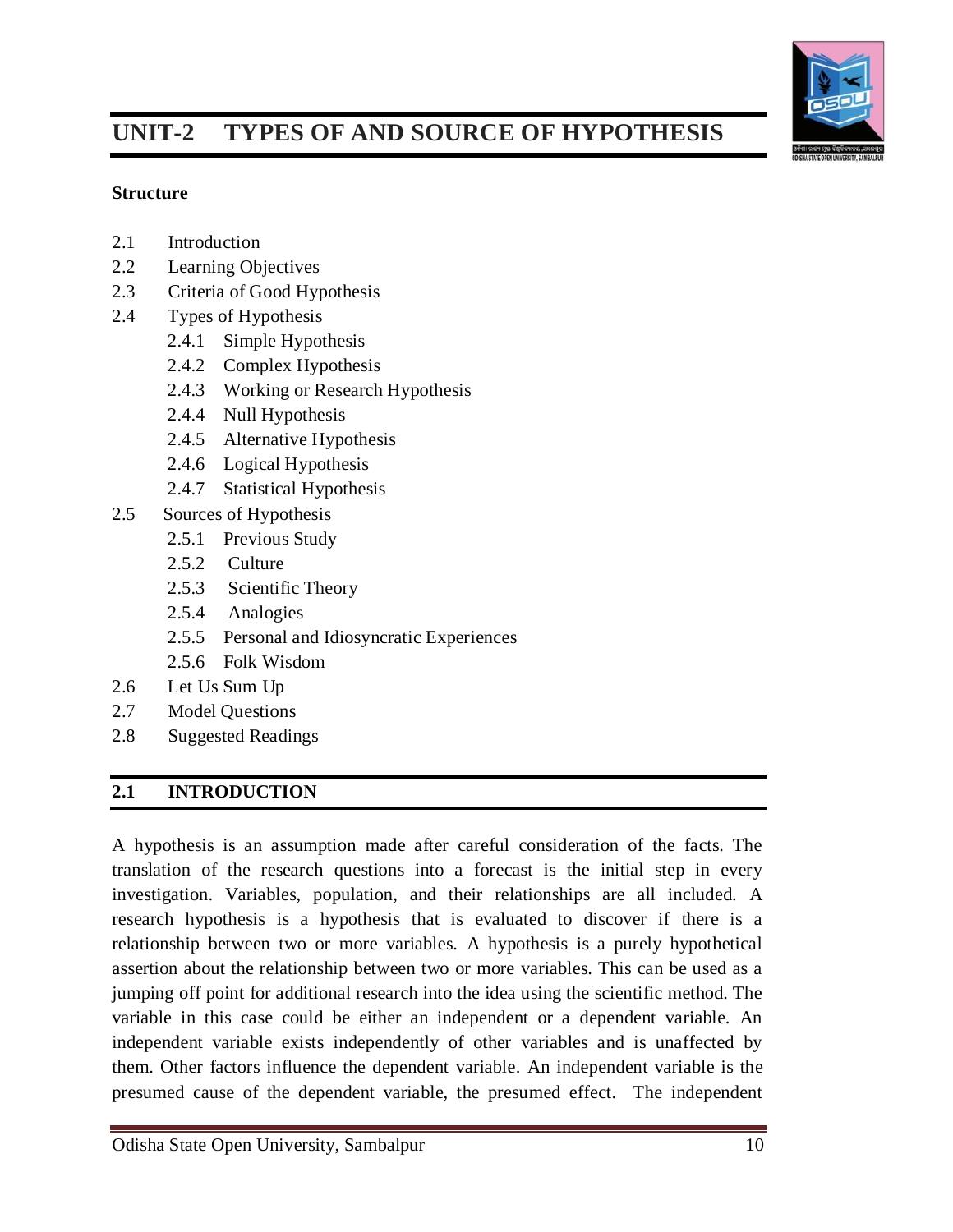

theoretical functioning tools. Every worthwhile theory allows for the development of new hypotheses. The hypothesis is the foundation of all scientific theory development; without it, it would be impossible to confirm or reject hypotheses. When tested, hypotheses are either proved or rejected, constituting subsequent tests of the original theory. As a result, the hypothetical sort of verbal statement connects empirical propositions or facts to theories. Only scientific predictions or experimental hypothesis can be used to test a theory's validity.

## **2.5.4 Analogies**

Analogies are often a source of useful hypothesis. Julian Huxley makes us believe that causal observations in nature or in the framework of another science may be fertile source of hypothesis. The hypothesis that similar human types or activities may be found occupying the same territory came from the plant ecology and was an analogy. The observation that the behavior of human groups seems to exhibit some of the same patterns as found in gravitational and electrical fields led to the basic hypothesis of what is called social physics and is again based on an analogy. Although structural similarities to other well-established theories are not often examined at the time of hypothesis creation, they are generally satisfactory. But the use of analogy as a source of hypothesis needs some care. It will be dangerous to assume that natural areas in human society are a product of symbiosis as in true biology. There is also no empirical method of applying the concept to human beings. Goode and Hatt have rather rightly pointed out that analogy may be very suggestive, but care must be taken not to accept models for sociology from other disciplines without careful examination of the concepts which make up the methods. The formulation of an analogous hypothesis is regarded as a triumph because it facilitates its interpretation.

## **2.5.5 Personal and Idiosyncratic Experiences**

Hypotheses are also the consequence of personal, idiosyncratic experience. The individual experience of the scientist contributes to the type and form of the questions he asks. Some persons might perceive from what might merely seem a jumble of facts to another. History is a witness that many important discoveries were made because right individuals could make right observations at appropriate times. Discoveries of Newton and Darwin can safely be placed in this category and so is the work of Thorstein Veblen.

#### **2.5.6 Folk Wisdom**

Another dominant source of hypothesis is folk wisdom. Both the problems and the hypotheses to be explored and developed are suggested by current popular beliefs and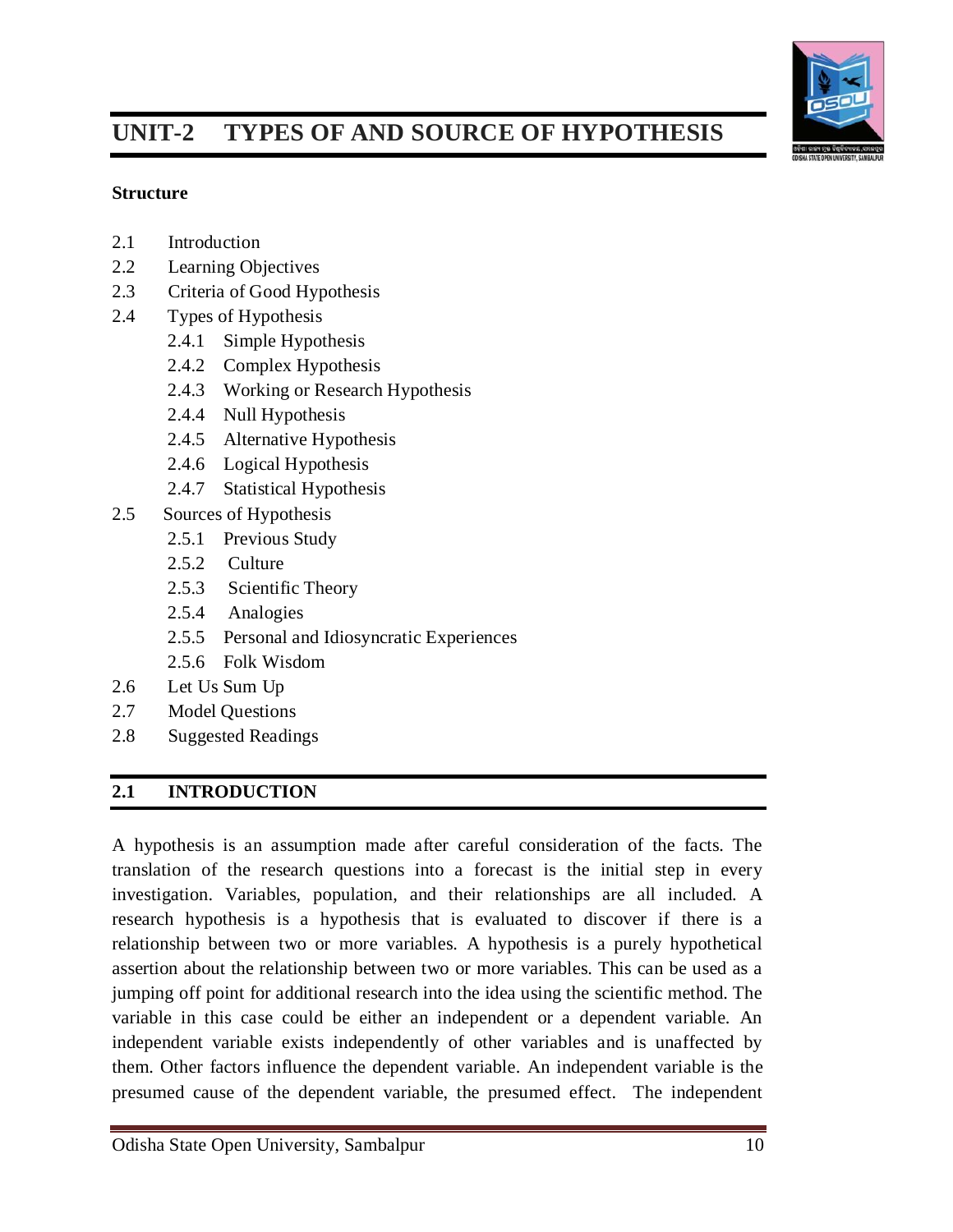

habits. As a result, it is often viable to build hypotheses using folk wisdom rather than highly refined scientific understanding and language.

In fact, all these sources combined together provide the basis for hypothesis.

## **2.6 LET US SUM UP**

A hypothesis is a tentative solution or intelligent assumption regarding a research subject under investigation. It's not just a guess; it's based on previous study, in which the researcher assembles data to support a postulated relationship between variables. As a result, it is a conjecture statement regarding a problem's solution that the researcher then verifies using relevant data. There are broadly seven types of hypothesis. These are: simple hypothesis, complex hypothesis, working or research hypothesis, null hypothesis, alternative hypothesis, logical hypothesis, and statistical hypothesis.

A good hypothesis is one that can be tested and expresses the predicted relationship among variables. It is stated simply and precisely. The expected link between the variables should be stated in a good hypothesis. It has a limited scope and should adhere to the most widely accepted facts. There are different sources in order to formulate research hypothesis. These sources are: previous study, cultural pattern of a society, scientific theory, analogies, personal and idiosyncratic experiences and fold wisdom. It has a tremendous significance in social research. While formulating a good hypothesis, the researcher should follow appropriate criteria.

## **2.8 MODEL QUESTIONS**

Some of the questions for practice have been mentioned in the following sections.

## **Long Answer Questions**

- Define hypothesis. Discuss dominant criteria of a good hypothesis.
- What is hypothesis? Explain several types of hypothesis.
- Elucidate different sources of formulating hypothesis in social research.

#### **Short Answer Questions**

- Meaning of hypothesis
- Criteria of good hypothesis
- Null hypothesis
- Statistical hypothesis
- Scientific theory as a source of hypothesis
- Folk wisdom as a source of hypothesis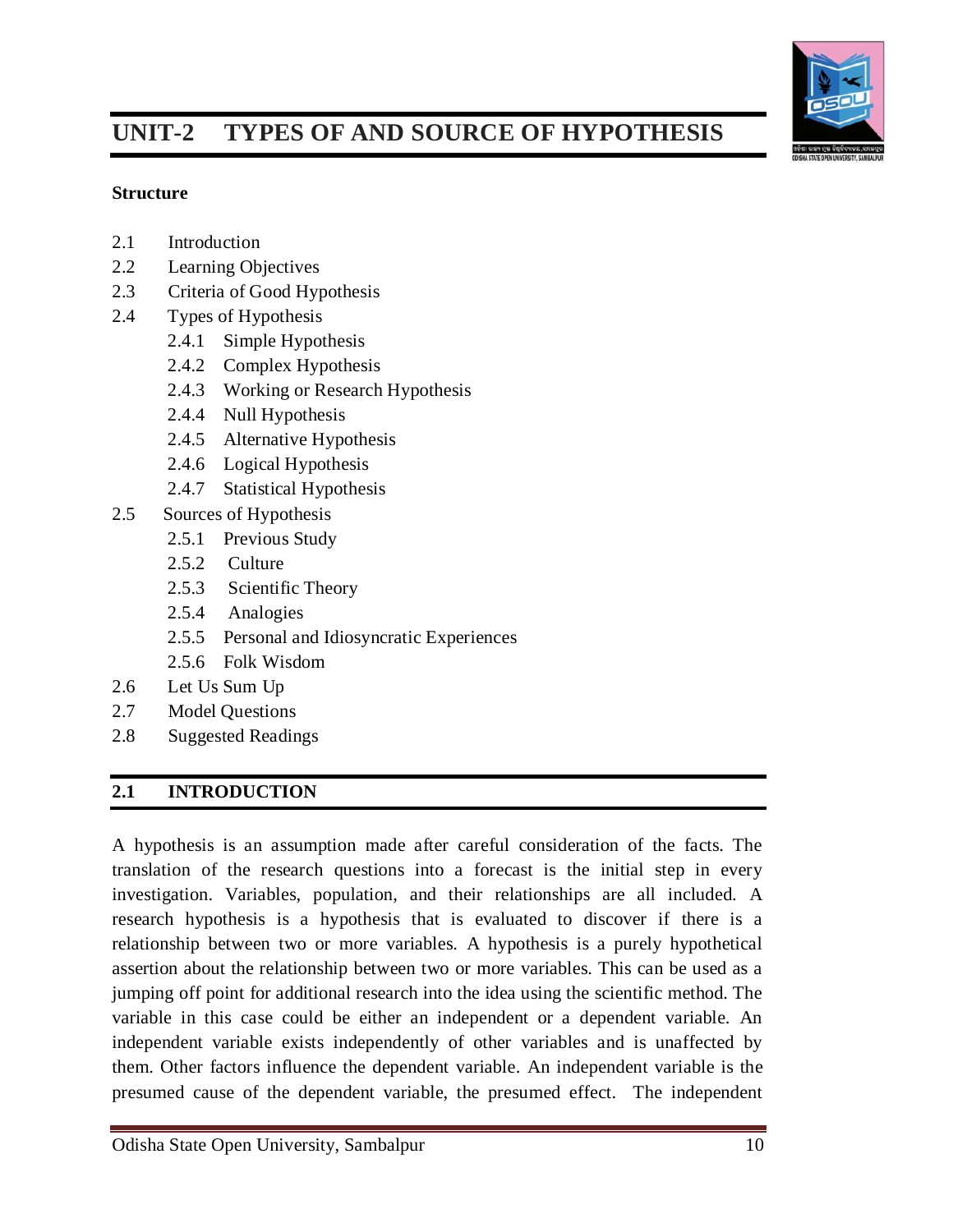

### **2.9 SUGGESTED READINGS**

- Ary, D., Jacobs, L. C., Razavieh, A. and Sorensen, C. K. (1972). *Introduction to Research in Education*. New York: Holt, Rinehart and Winstion, Inc.
- Best, J.W. and Kahn, J. V. (1992). *Research in Education*. New Delhi: Prentice Hall of India Pvt. Ltd.
- Chandra, S. S. and Sharma, R. K. (2004). *Research in Education*. New Delhi: Atlantic Publishers and Distributors.
- Kerlinger, F.N. (1993). *Foundations of Behavioural Research: Educational and Psychological Inquiry*. New York: Holt, Rinehart & Winston.
- Khan, M. S. (2008). *Educational Research*. New Delhi: APH Publishing Corporation.
- Koul, L. (1997). *Methodology of Educational Research*. New Delhi: Vikas Publishing House Pvt. Ltd.
- Mouly, G. J. (1963). *The Science of Educational Research*. New Delhi: Eurasia Publishing House.
- Punch, K. F. and Oancea, A. (2014). *Introduction to Research Methods in Education*. London: Sage Publications.
- Siegel, S. (1956). *Non-parametric Statistics for the Behavioural Sciences*. Tokyo: McGraw-Hill Ltd.
- Travers, R. W. (1969). *An Introduction to Educational Research*. New York: Macmillan Co.
- Van Dalen, V. (1973). *Understanding Educational Research*. New York: McGraw Hill Book.
- Wiersma, W. (1986). *Research Methods in Education: An Introduction*. Boston: Allyn and Bacon.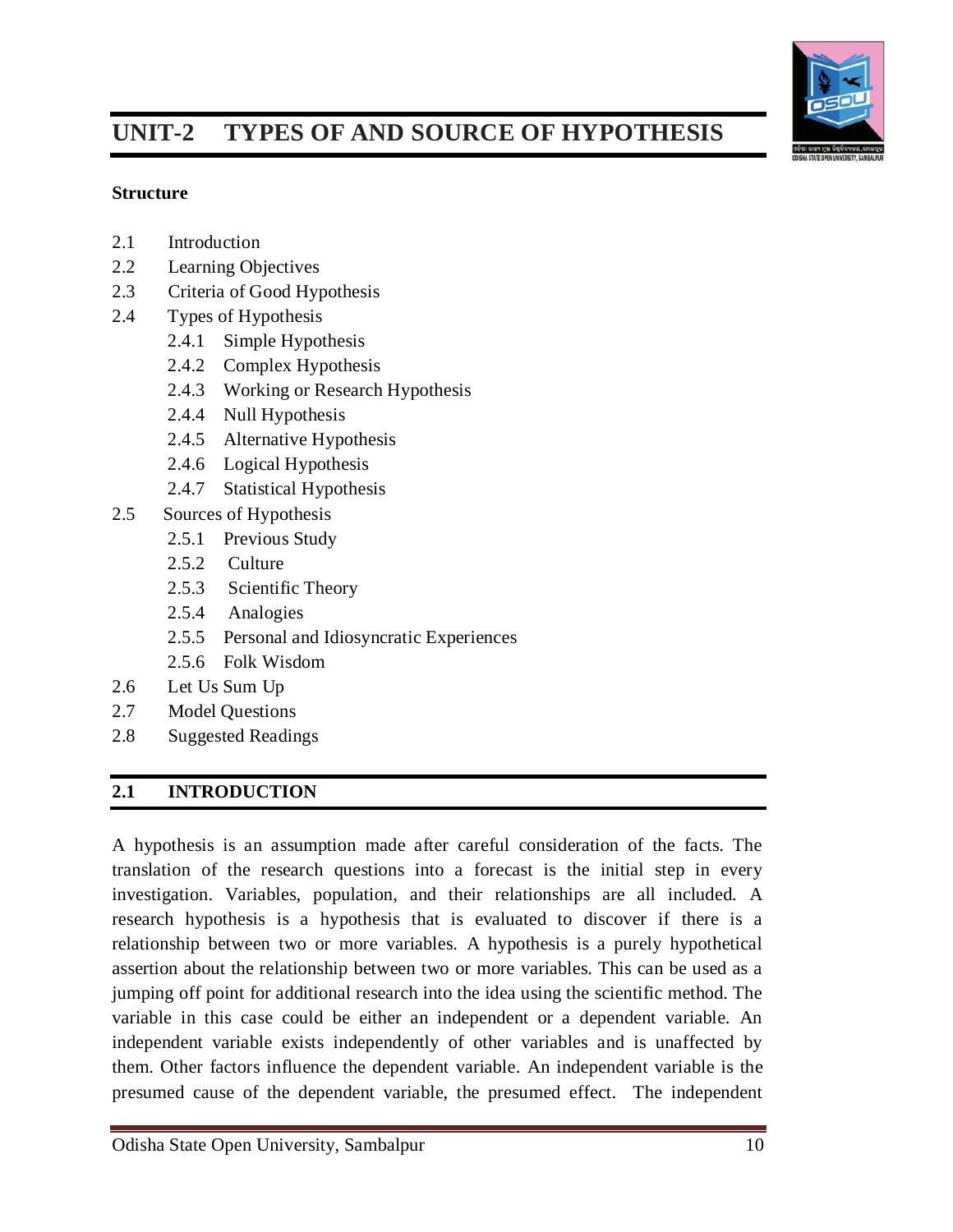

# **UNIT – 3 SAMPLING: MEANING AND CHARACTERISTICS**

#### **Structure**

- 3.1 Introduction
- 3.2 Learning Objectives
- 3.3 Meaning of Sample or Sampling and population
- 3.4 Reasons and Purposes for Sampling Method
- 3.5 Basis of sampling
- 3.6 Importance of sampling in social research
- 3. 7 Advantages of Sampling
- 3.8 Disadvantages of Sampling
- 3.9 Let Us Sum up
- 3.10 Model questions
- 3.11 Suggested Readings

#### **3.1 INTRODUCTION**

In order to investigate a social problem, it is always difficult to study the entire universe. It is because, it is very costly and time consuming. In fact, it is increasingly felt that social researchers have neither sufficient time nor money and energy or resources to study the entire population which is connected or proposed to be covered in a study. In other words, census method of study is proving more and more costly and time consuming. It is therefore convenient to select a sample out of the universe proposed to be covered by the researcher. Thus, it is felt that a representative sample should be picked up and conclusions drawn should be supposed to represent the whole population. But while selecting the sample, it needs to be selected carefully. According to P V Young, "a statistical sample is miniature picture or cross section of the entire group or aggregate from which the sample is taken. The entire group from which a sample is chosen is known as 'the population', 'the universe' or 'supply'". According to Goode and Hatt, "at present, sampling is so essential part of research procedure that every sociologist, though not required to be a sampling expert, must at least be thoroughly familiar with its logic and with some of its basic techniques." It should be representative and picked up in a manner that it represents the universe as a whole. Thus, the coverage or the population of the research or survey is always central to social research.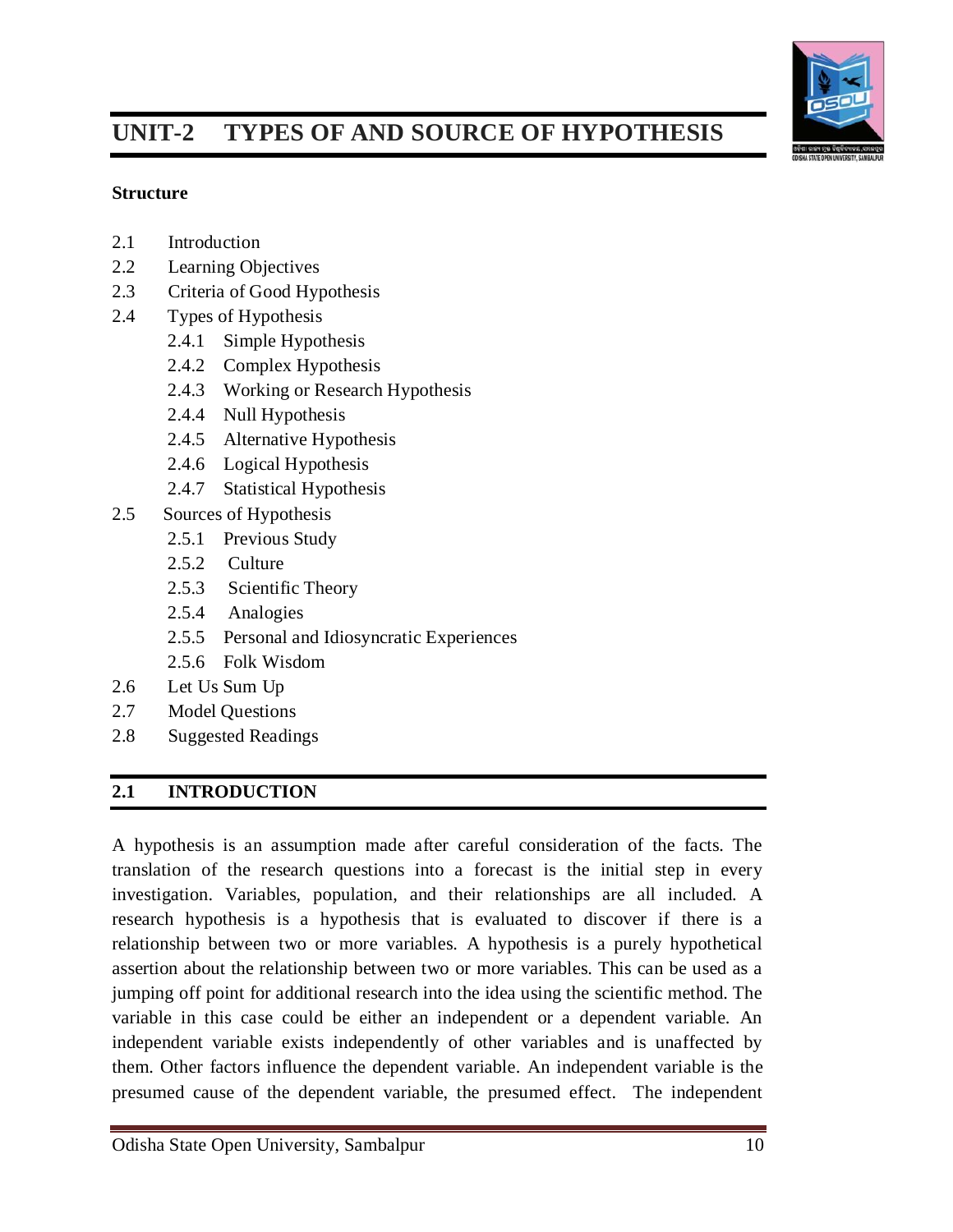

## **3.2 LEARNING OBJECTIVES**

The purpose of this unit is to provide you with an understanding on sampling method with specific reference to its meaning and characteristics. The chapter also provides reasons and purposes of using sampling. It also discusses the basis of sampling method. The chapter also portrays the functions of sampling method. It also describes the advantages and disadvantages of sampling method. Thus, after reading this unit, the reader should be able to understand:

- Meaning of sampling
- Definitions of sampling
- Characteristics of sampling
- Reasons and purposes of sampling
- Basis of sampling
- Functions of sampling
- Advantages of sampling
- Disadvantages of sampling

## **3.3 MEANING OF SAMPLE OR SAMPLING AND POPULATION**

A sample is a portion of people drawn from a large population. It will be representative of the population only if it has same basic characteristics of the population from which it is drawn. Thus, in the words of Ram Ahuja, "our concern in sampling is not about what types of units (persons) will be interviewed/observed but with how many units of what particular description and by what method should be chosen". According to Manheim", "a sample is a part of the population which is studied in order to make inferences about the whole population".

The methodological problems of research broadly fall on three broad areas: from whom to collect the information, what methods to use for collecting it, and how to process, analyze and interpret it. This chapter focuses on the first of these, namely the coverage of survey or research.

The first step always is to define the population to be covered, a task that is never as easy as it sounds. Here it is useful to distinguish between the population for which the results are required, the target population, and the population actually covered, the survey population. Ideally the two will be the same, but for practical reasons there will usually be some differences between them. In statistical enquiry covering a large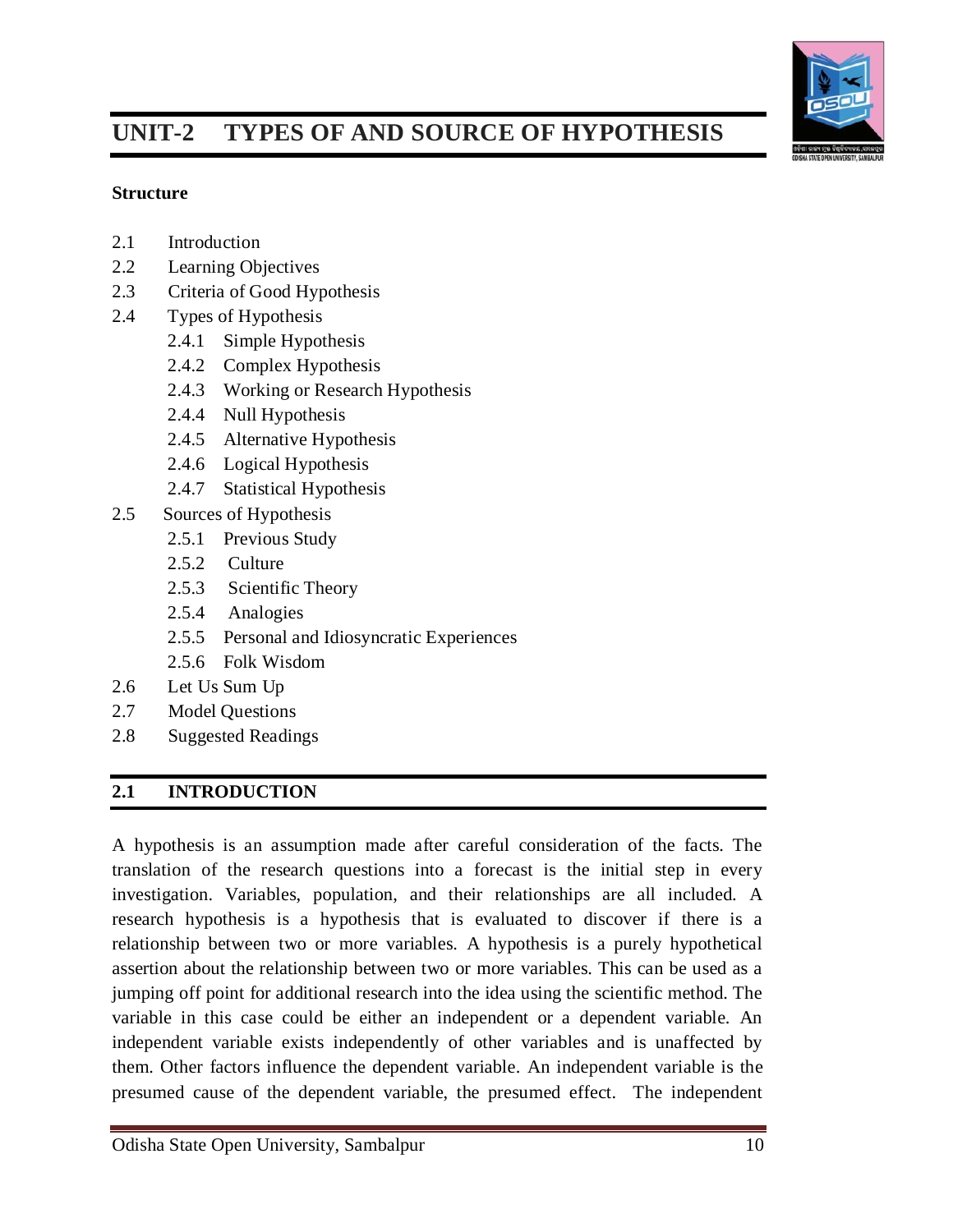

population it is not always feasible to enumerate all the units of the population because of time and resources constraints. Hence, there is a need to develop some sampling techniques to select a representative sample from the whole population of study.

One of the most problems in social research is the problem of sampling. A survey may be conducted by either of the two methods; (i) Census method, (ii) Sampling method. When the whole area or population of persons is contacted the method is known as census method. On the other hand, when a small group is selected as representative of the whole it is known as sampling method. For example, if a study of high school students of the city are contacted and studied, the method of study will be known as census method. If on the other hand, a few hundred students are selected from amongst them, the method used will be known as sampling method.

A population in sampling theory is defined as aggregate of units. These units may be animate or inanimate objects. Population does not mean only human beings and we may talk of population of plants, households, schools, colleges, institutes, factories, cattle cities, towns, villages etc. and also artificial population generated through simulation. Population may be classified into two types: finite population and infinite population. In finite population, the units are finite or countable such as number of persons, cities, households, animals, etc. The term "infinite population" refers to a group of things or humans with no bounds or who cannot be counted such as the amount of red blood cells in a person's body, or the population of stars in space.

Thus, as explained above, when a small group is taken as the representative of the whole, the study is called sampling study. The whole group from which the sample has been drawn is technically known as universe or population and the group actually selected for study is known as sample. According to Prof. Calvin F. Schmid, "a statistical population or universe may consist of attributes, qualities or behaviour of people, the behaviour of inanimate objects such as dice or cities or city blocks, households or dwelling structures, the day's output of a factory or opinions of the electorate of an entire nation". Thus, A sample is a subset of the population, but in statistical study we regard a sample as a representative part of the population. Let's focus on some of the terms we use in sampling. The process of selecting a sample is termed as sampling or sample design. In addition, any statistical enquiry based on sampling from a finite population is called sampling enquiry or sample survey. The units of the population which are liable to be sampled are called sampling unit. If every unit of the population is sampled, the result is complete enumeration of the population or census study.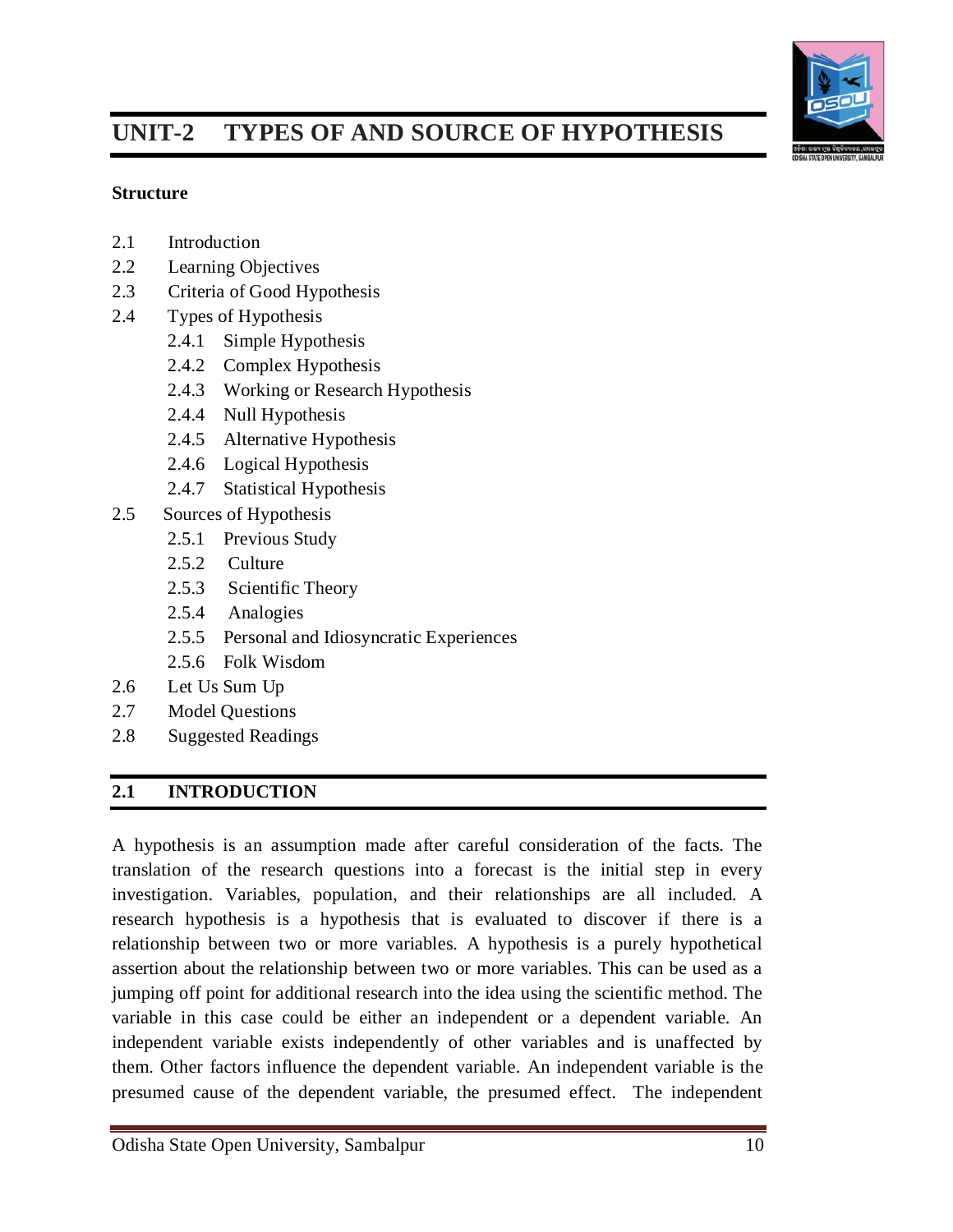

## **3.4 REASONS AND PURPOSES FOR SAMPLING METHOD**

A large population cannot be studied in its totality for reasons of size, time, cost or inaccessibility. Limited time, lack of fund, scattered nature of the population in a huge geographical area often make sampling imperative. As a result, in social research the census method is replaced by the sampling method. Another important objective of sampling is to draw inference about the universe which is unknown from the unit which is observed or measured. Two other important purposes of sampling are: seeking representativeness and thereby studying a small population instead of very large population; and analyzing data where cross tabulation is required, certain variables are to be controlled, and phenomenon is to be observed under certain specific conditions. There are various reasons for the use of this method which have been mentioned in the following points:

- i. It is a method in which a lot of time, money and energy are saved. As we know that in census method there is wide coverage and a lot of time, money and energy are consumed. In this method, since only a sample is picked up and studied, therefore much of resources, human labour and finance are saved.
- ii. More attention is paid to the problem to be studied. Since human energies and resources are limited, therefore when these are concentrated on a sample obviously more attention is paid and more interest is taken, as compared with a situation where the universe is wide and practically unmanageable.
- iii. With the help of this method, more coverage is possible and that too within less time. A few areas can be picked up for study. In this way, it becomes possible to cover wide areas and to manage that within reasonably short time.
- iv. It offers a high degree of accuracy because it deals with a small number of persons.
- v. In short period of time valid and comparable results can be obtained. A lengthy period of data collection generally renders some data obsolete by the time the information is completely in hands.
- vi. Sampling is less demanding in terms of requirements of investigators since it requires a small portion of the target population.
- vii. It is economical since it contains fewer people. Large population would involve employing a large number of interviewers which will increase the total cost of the survey.
- viii. Many research projects, particularly those in quality control testing, require the destruction of the items being tested.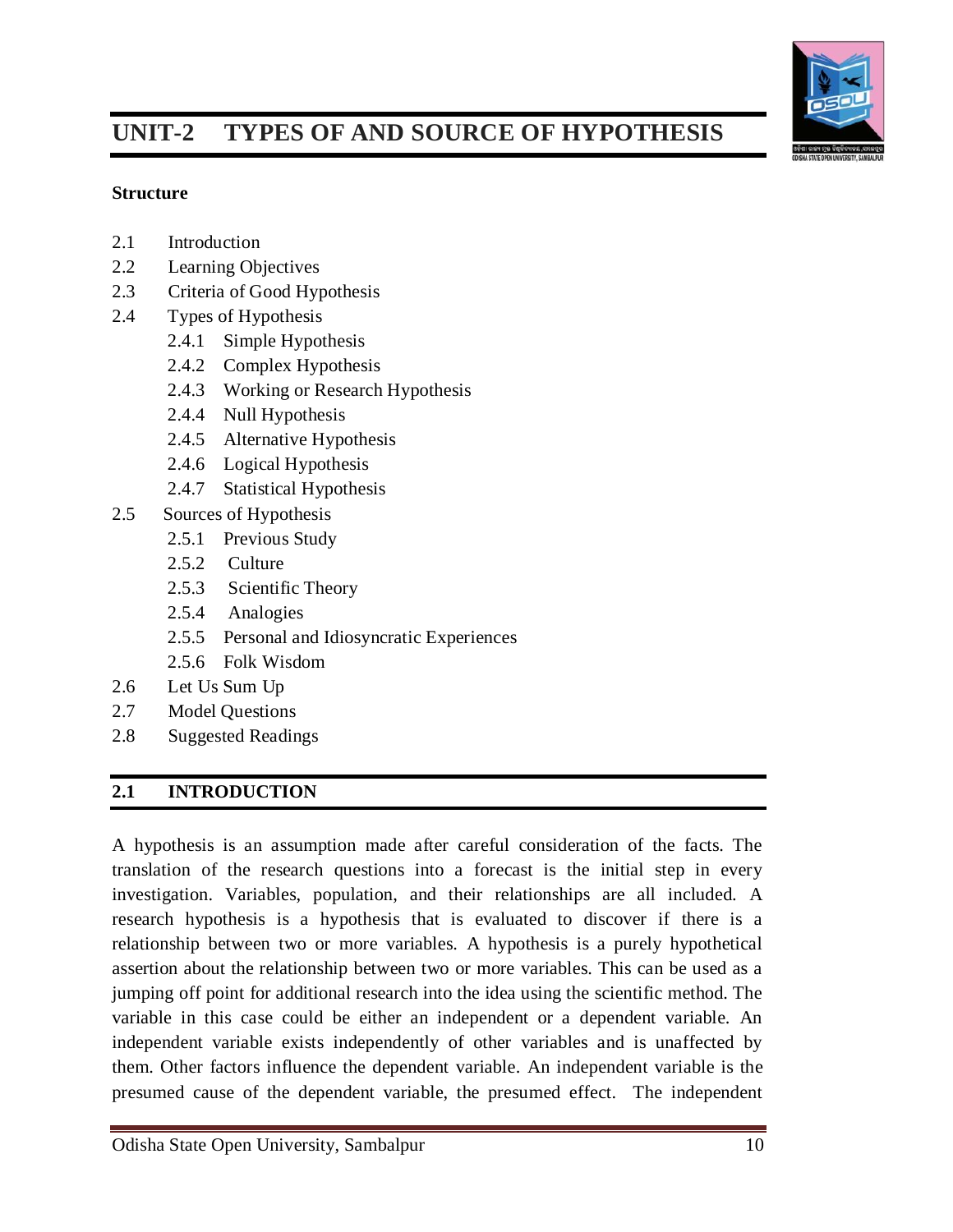

## **3.5 BASIS OF SAMPLING**

Of course sampling method for social research is imperative. It helps in saving time, money and energy and at the same time it can be managed and controlled within the limited time. But a question arises pertaining to what should be the basis of sampling. The choice of a sample as representative of the whole is based upon following assumptions:

- **i. Underlying homogeneity amidst complexity:** Although things especially social phenomena, appear to be very complex in nature, so that no two things appear alike. Apparently, every student may appear to be different. There is difference of health, body, habits, personality etc. It is the possibility of such representative types in the whole population that makes sampling possible.
- ii. **Possibility of representative selection:** The second assumption is that it is possible to draw a representative sample. It has been proved that if a certain number of units will have chance of being included and the sample so selected will certain all types of units, so that it may be representative of the whole group.
- iii. **Absolute accuracy not essential:** The third basic factor is the fact that absolute accuracy is not essential in case of mass study. In large scale studies we have to depend upon averages which are considered fairly significant in any type of enquiry. Thus it is not the absolute accuracy, but relative or significant accuracy that is need in case of large scale observation, and the results of sampling studies although not hundred percent accurate are nevertheless sufficiently accurate to permit valid generalization.

## **3.6 IMPORTANCE OF SAMPLING IN SOCIAL RESEARCH**

Sampling studies are becoming more and more popular in all types of mass studies, but they are especially important in case of social surveys. In modern times researchers in social sciences have assumed increasing importance due to complexities in social environment, social behaviour and social interactions spreading over both developing and developed economics. Because of largeness of population, varied subjects to be covered and requirement of depth in analysis, it is natural and convenient to select a representative sample from the population to give justice to the problem with available limited resources. The vastness of the population, the difficulties of contacting people, high refusal rates, and difficulties of ascertaining the universe make sampling the best alternative in case of social studies.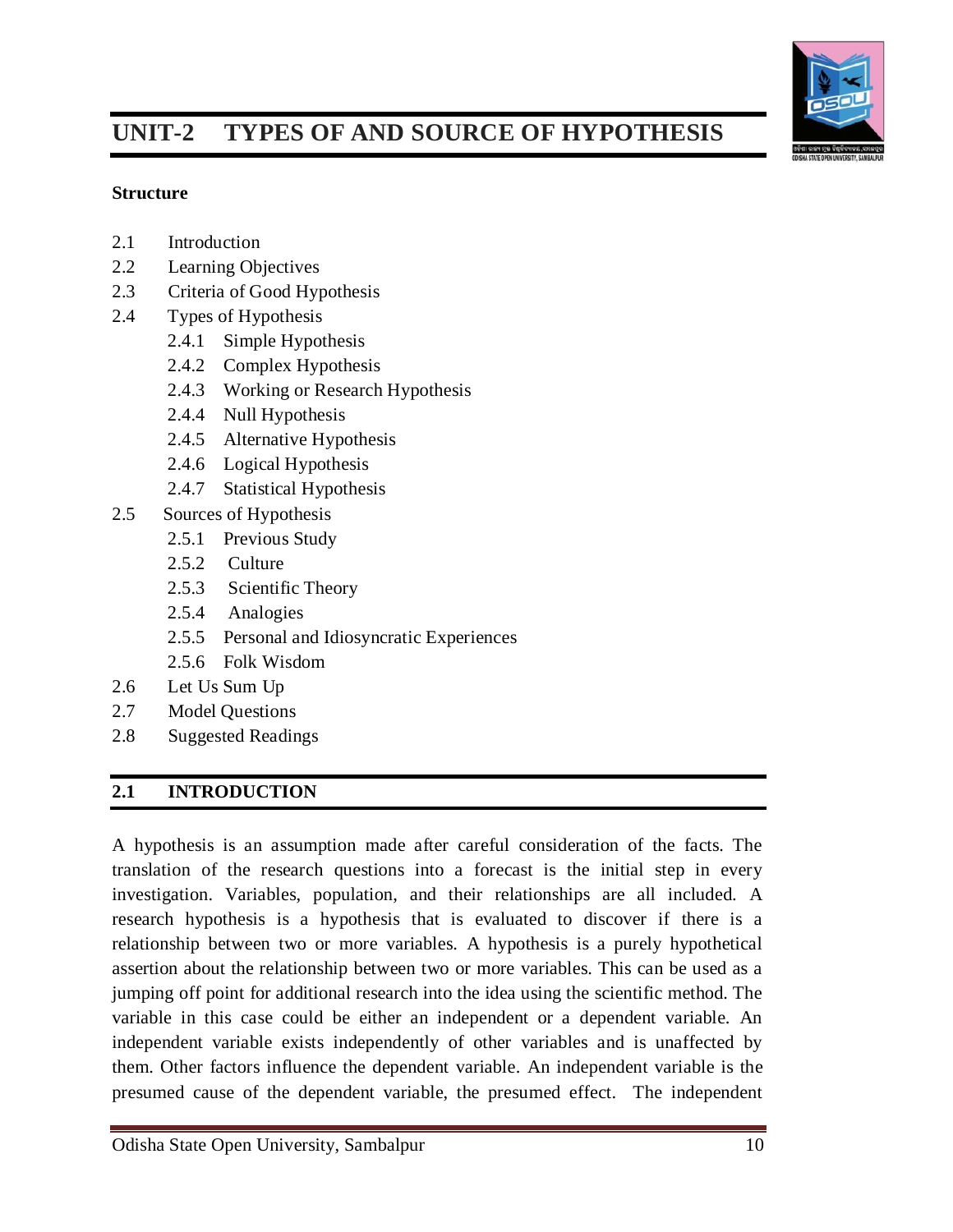

The use of sampling allows more adequate scientific work by bringing into account the time factor at the disposal of scientific worker. Instead of spending much time in analyzing vast mass of data, he may use a smaller amount on many counts for a more intensive analysis of fewer cases. It saves time and thus makes investigation possible within a stipulated period. Recent developments in sampling techniques have made this method more reliable and valid. The results of sampling have attained a sufficiently high standard of accuracy.

## **3.7 ADVANTAGES OF SAMPLING**

Sampling method has certain definite advantages over the census method. The major advantages are as follows:

- i. **Saving time:** Comparatively smaller numbers of units are studied in sampling method and naturally it requires much less time than census method. In certain types of social surveys, time is the most important factor and the result of the study has to be declared quite early to be of any use at all. In all survey sampling is the only method which can ne used.
- ii. **Saving money:** survey of smaller number of cases not only requires less time, but also requires less money, and the study can be financed with much less resources.
- iii. **Detailed study:** when the number of units is large, detailed study is not is not possible. The smaller number of cases in the sample permits a more minute observations and detailed study. In social research sometimes a thorough and prolonged study has to be undertaken. This is only possible when the number of cases to be studied is small.
- iv. **Accuracy of result:** The result drawn by sampling techniques are more reliable than results from census method. If the sample has been properly selected the results are within a very close range of accuracy. Techniques have been successfully evolved to calculate the sampling error by means of statistical methods.
- v. **Administrative convenience:** A small sample is usually more convenient from administrative point of view. In social research we have to deal with human beings who cannot be made to work according to our own will. A small sample is, therefore, more manageable especially in social research.
- vi. **Impossibility of the use of census method:** In social research the use of census method sometimes becomes impossible. It is because the universe is too vast and geographically scattered, so that every unit cannot be contacted. In such case it is impossible to know all users of the product, and the only method that can be used is the sample method.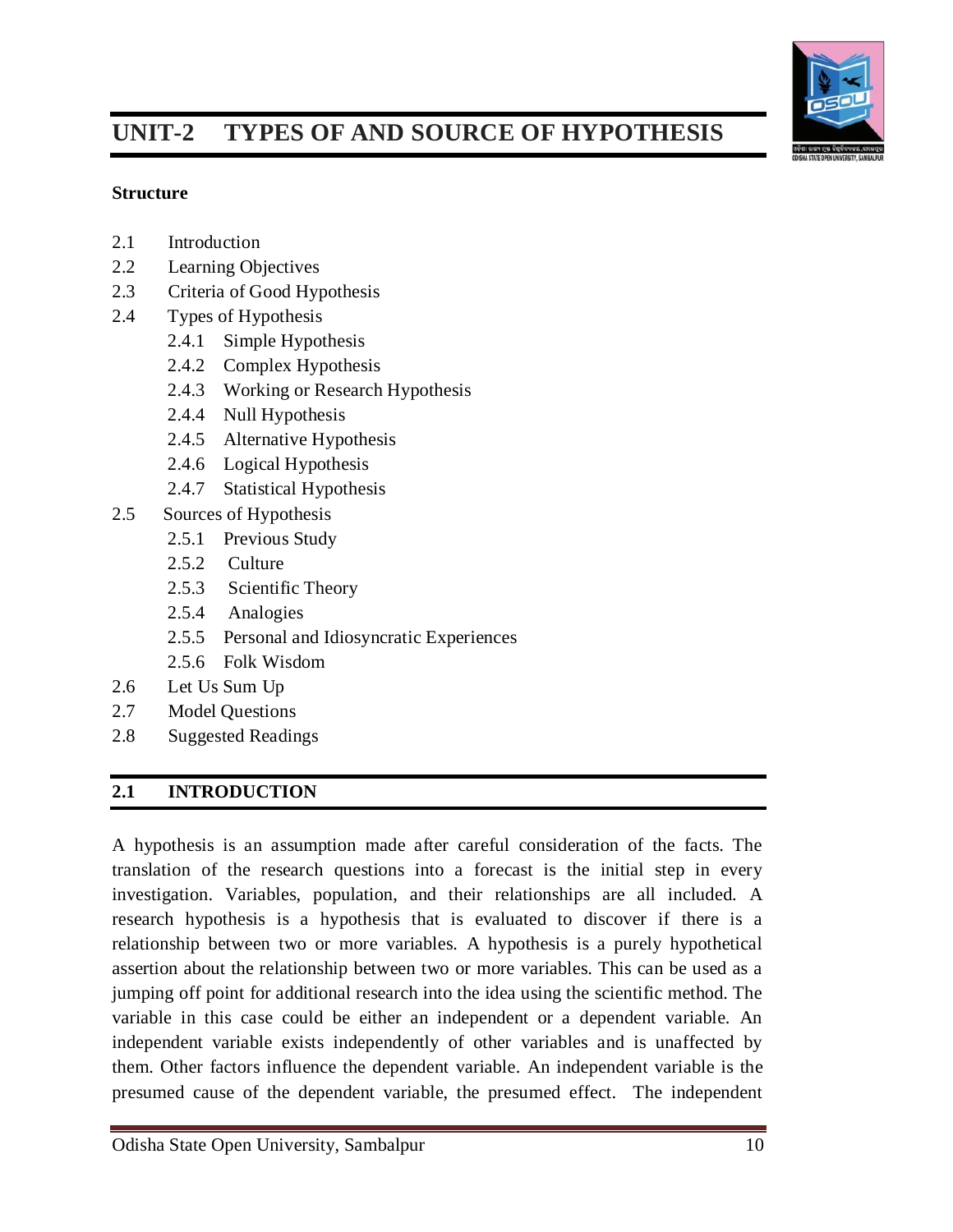

## **3.8 DISADVANTAGES OF SAMPLING**

Followings are the major disadvantages of sampling method:

- i. **Chances of biases:** The most common argument against the sampling method is the fact that it may lead to biased selection and thereby lead us to draw false generalizations. A bias in the sample may be caused either by faulty method of sampling or the nature of the phenomena itself.
- ii. **Difficulties of a representative sample:** The results of sampling are accurate and usable only when the sample is representative of the whole group. Selection of a completely representative sample is very difficult particularly when the phenomena under study are of a complex nature as in case of social research.
- iii. **Need for specialized knowledge:** The use of sampling method cannot be made by everybody and anybody. It requires a specialized knowledge in sampling technique, statistical analysis and calculation of probable error due to use of sampling method. In the absence of such knowledge the researcher may commit untold blunders and entire findings may be reduced to useless scrap.
- iv. **Difficulties in sticking to sample:** Although the number of units in the sample is small, it is not always easy to stick to it, especially in case of social research. The cases of sample may be widely dispersed. Some of them may refuse to cooperate with the researcher, other may be inaccessible. Because of these difficulties complete cases can never be taken up. Sometimes they have to be replaced by other cases. All this causes a bias in the studies.
- v. **Impossibility of sampling:** Sometime the universe is too small or too big heterogeneous so that it is impossible to draw a representative sample. In those cases, where a very big high standard of accuracy has to be maintained the sampling method is unsuitable, because even in the most accurate method of sampling, there are always some chances of error.

## **3.9 LET US SUM UP**

The sample method involves taking a representative selection of the population and using the data collected as research information. A sample is a 'subgroup' of a population. It has also been described as a representative 'taste' of a group. The sample should representative in the sense that each unit will represent the characteristics of a known number of units in the population. All disciplines conduct research using sampling of the population as a method, and the definition is standard across the discipline. We cannot study entire populations because of feasibility and cost constraints, and hence, we must select a representative sample from the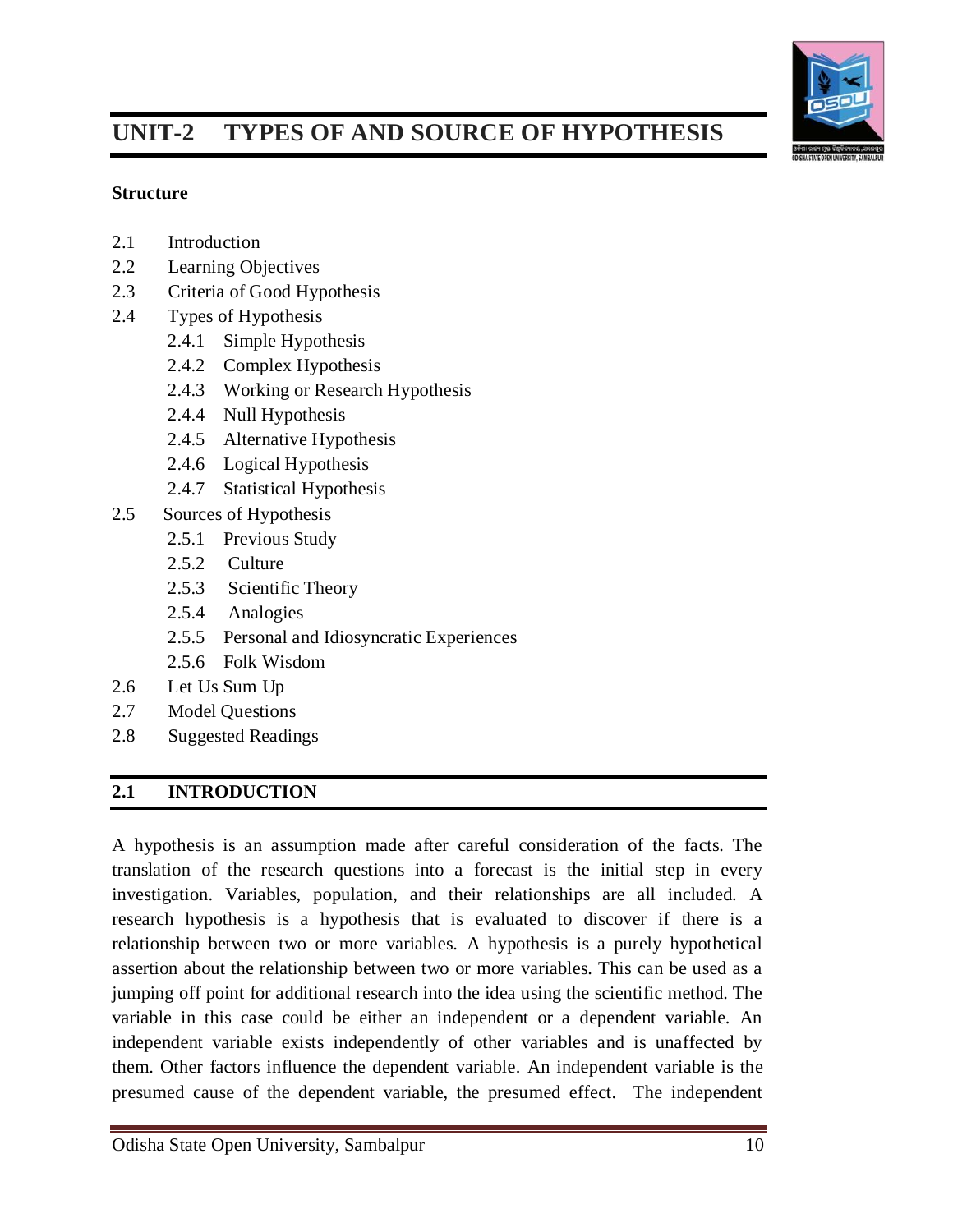

population of interest for observation and analysis. It is extremely important to choose a sample can be generalized back to the population of interest. Improper and biased sampling is the primary reason for not selection of representative sample. The wide use of sampling method is very important for conducting a good quality research in social sciences.

## **3.10 MODEL QUESTIONS**

Some of the questions for practice have been mentioned in the following sections.

#### **Long questions**

- 1. Define sampling. Explain features of sampling method.
- 2. Explain advantages and disadvantages of sampling.
- 3. Describe the reasons and purposes of sampling.
- 4. What are the bases of sampling method? Explain the functions of sampling method.

#### **Short questions**

- 1. Define sampling
- 2. Importance of sampling method in social research
- 3. Population and sampling
- 4. Bases of sampling method
- 5. Purposes of sampling method
- 6. Advantages of sampling method
- 7. disadvantages of sampling method

## **3.11 SUGGESTED READINGS**

- Ary, D., Jacobs, L. C., Razavieh, A. and Sorensen, C. K. (1972). *Introduction to Research in Education*. New York: Holt, Rinehart and Winstion, Inc.
- Best, J.W. and Kahn, J. V. (1992). *Research in Education*. New Delhi: Prentice Hall of India Pvt. Ltd.
- Chandra, S. S. and Sharma, R. K. (2004). *Research in Education*. New Delhi: Atlantic Publishers and Distributors.
- Kerlinger, F.N. (1993). *Foundations of Behavioural Research: Educational and Psychological Inquiry*. New York: Holt, Rinehart & Winston.
- Khan, M. S. (2008). *Educational Research*. New Delhi: APH Publishing Corporation.
- Koul, L. (1997). *Methodology of Educational Research*. New Delhi: Vikas Publishing House Pvt. Ltd.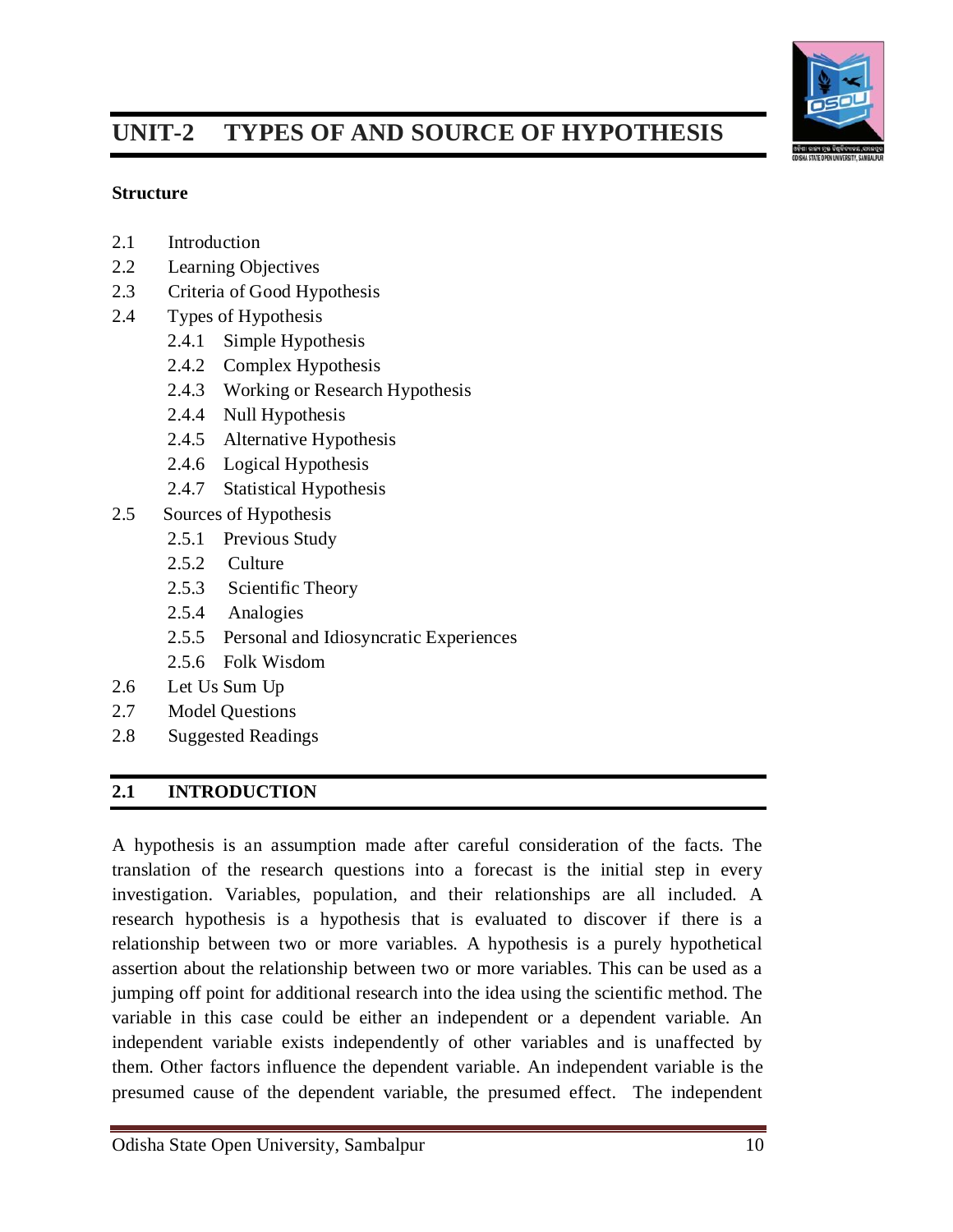

- Mouly, G. J. (1963). *The Science of Educational Research*. New Delhi: Eurasia Publishing House.
- Punch, K. F. and Oancea, A. (2014). *Introduction to Research Methods in Education*. London: Sage Publications.
- Siegel, S. (1956). *Non-parametric Statistics for the Behavioural Sciences*. Tokyo: McGraw-Hill Ltd.
- Travers, R. W. (1969). *An Introduction to Educational Research*. New York: Macmillan Co.
- Van Dalen, V. (1973). *Understanding Educational Research*. New York: McGraw Hill Book.
- Wiersma, W. (1986). *Research Methods in Education: An Introduction*. Boston: Allyn and Bacon.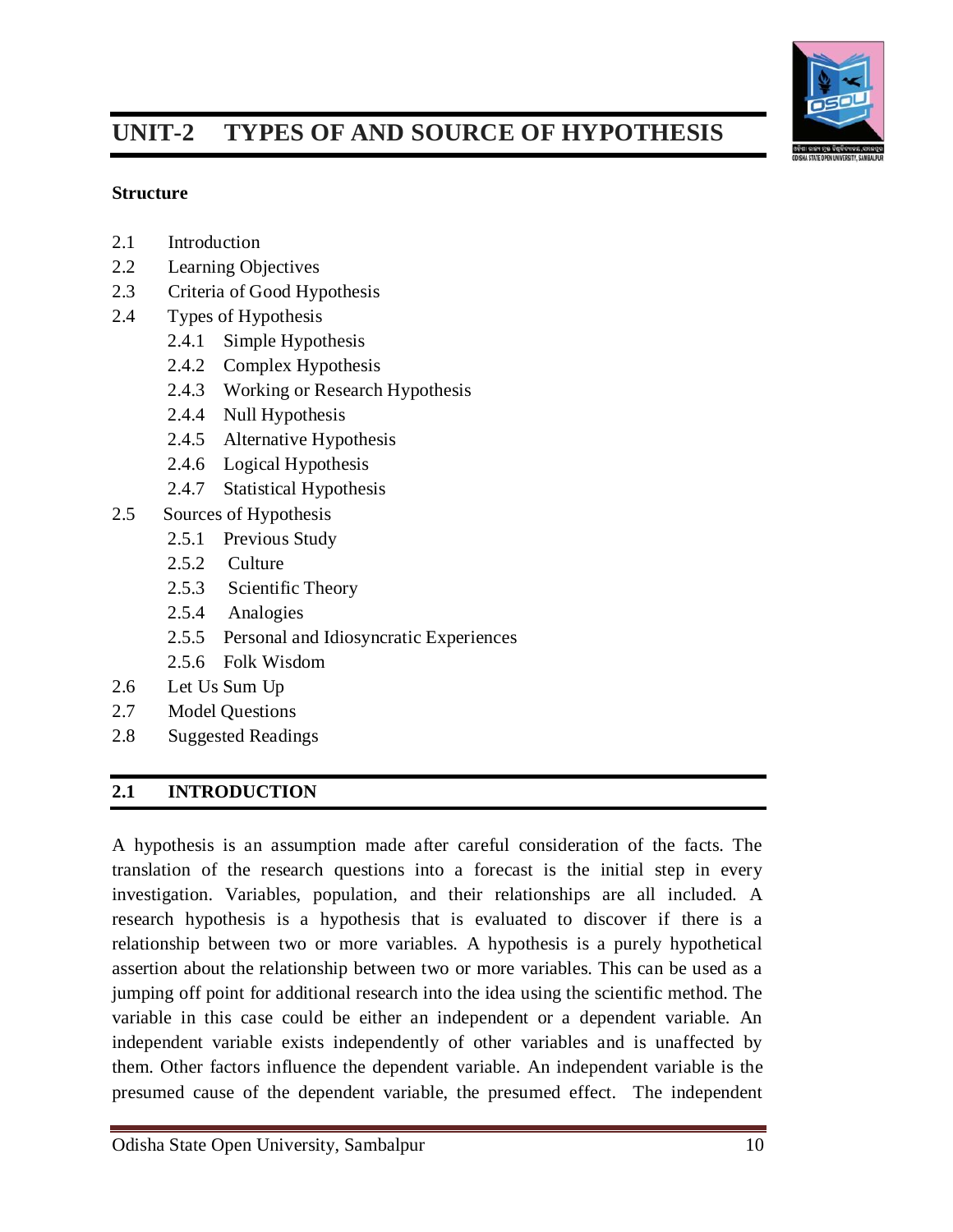# **UNIT – 4 TYPES OF SAMPLING**



#### **Structure**

- 4.1 Introduction
- 4.2 Learning Objectives
- 4.3 Procedure behind Selecting a Sample
- 4.4 Factors affecting the size of the sample
- 4.5 Types of Sampling
- 4.6 Probability sampling
- 4.7 Non-probability sampling
- 4.8 Let Us Sum Up
- 4.9 Model Question
- 4.10 Suggested Readings

#### **4.1 INTRODUCTION**

Sampling is an indispensable aspect in social science research. In fact, it is regarded as an important dimension in social science research. A research may be conducted by either of two broad methods: census method or sampling method. When the whole area or population is contacted the method is known as census method. On the other hand, when a small group is selected as representative of the whole mass it is known as sampling method. In social science research, it is very difficult to conduct research based on census method. Therefore, sampling is very much necessary in social science research. There are different types of sampling: probability and non-probability. The present chapter broadly describes different types of sampling. However, before that it also discusses the procedures adopted behind selecting sample and factors affecting size of the sample.

#### **4.2 LEARNING OBJECTIVES**

The purpose of this unit is to provide you with an understanding on sampling method with specific reference to its different types. While doing so, it has discussed both probability and non-probability sample. The chapter also provides procures adopted behind selecting sample. It also discusses the factors affecting size of the sample. It also describes the advantages and disadvantages of different types of sampling method. Thus, after reading this unit, the reader should be able to understand:

- Procures adopted behind selecting sample
- Factors affecting size of the sample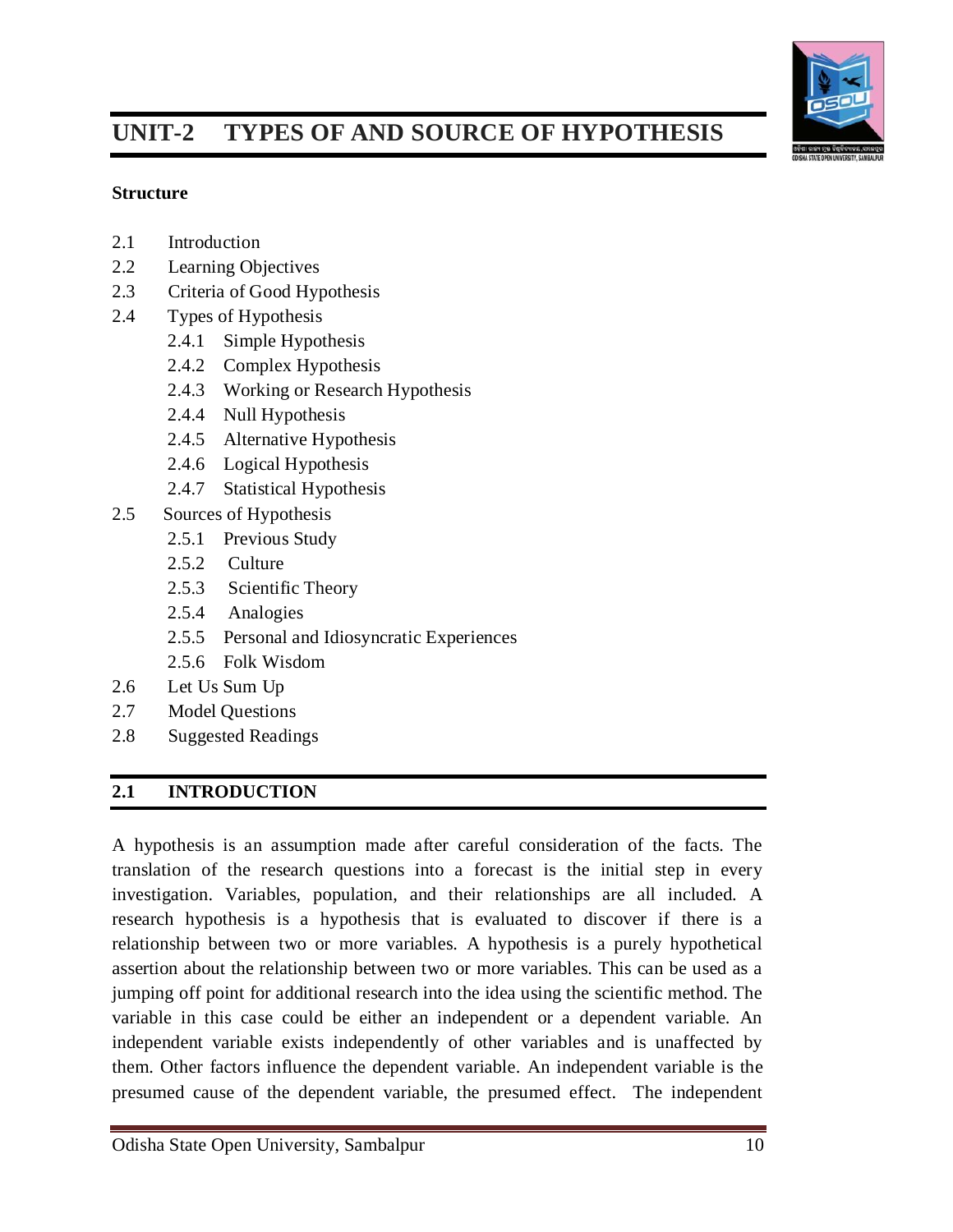- Probability sampling
- Non-probability sampling



## **4.3 PROCEDURE BEHIND SELECTING A SAMPLE**

A procedure of selecting a sample differs according to the type of sample selected. Following steps are generally taken in selecting the sample.

- i. **Defining universe:** The whole group from which the sample is to be selected is technically called universe ot population. Thus in order to draw the sample we must first of all have a clear idea of the universe from which the sample is to be drawn. In some cases, the universe has the geographical limits and then it is very easy to locate it. But if the universe depends upon some quality or attribute, the definition of the universe becomes rather difficult. There are different types of universe which are classified into following categories:
	- a. **Definite and Indefinite universe***:* when the number of units failing within the universe can be definitely ascertained it is known as definite universe like city or a locality or students of a college or university etc. when this number and the exact units cannot be ascertained we call it as indefinite universe. A universe may be indefinite because of its constantly changing nature. It may be indefinite when the cases cannot be located like the users of a particular product, listeners of a particular radio program.
	- b. **Real and Hypothetical universe:** The universe may be real or simply hypothetical. Hypothetical universe is not used in case of surveys, but it has great utility in statistical analysis. Most of the statistical generalizations are made from a purely hypothetical universe. If the total population of a place falling within a similar class is given to us, we can form a theoretical frequency distribution of various age groups and thus determine the number of units to be drawn from each group. This type of universe will be known as hypothetical universe.
- ii. **Sampling unit:** Before drawing a sample we have to decide the unit of a sample. What shall we select  $-$  a house, a family, an individual or a group. The main types of sampling unite are:
	- (a) Geographical units like state, city, ward, region, locality
	- (b) Structured units like a house, a flat
	- (c) Social group units like family, a school, a club, a church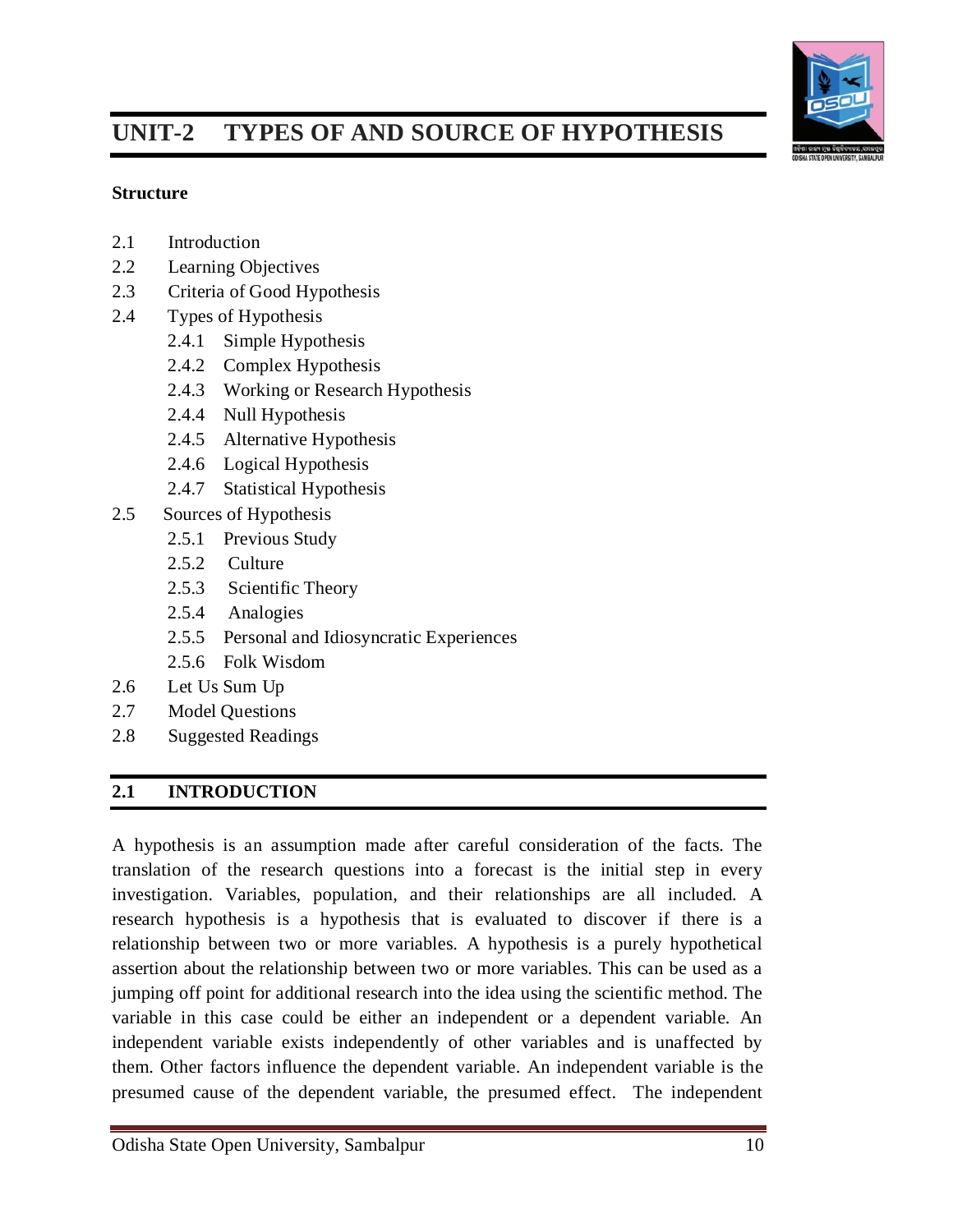



While selecting the sample certain qualities should keep in the mind of a researcher like:

- (a) The unit should be clear, unambiguous and definite. It should be capable of being objectively ascertained and easily located
- (b) The unit of sample should be standardized. If an entirely new unit has been used, its meaning and significance should be explained clearly.
- (c) The unit of sample should be suitable for the problem under study.
- (d) The unit should be easily ascertained
- iii. **Source list:** The list which contains the names of the units of universe from which the sample is to be selected is technically known as source list. A source list may be already in existence or it may have to be prepared. Sometimes the list may be available in parts and may have to be consolidated. At other times the list may be exhaustive and relevant universe may have to be sorted. For maintaining a good quality of source list, the following criteria may be included:
	- (a) The list should be exhaustive. The entire universe to be studied must be contained in the source list.
	- (b) The list should be up to date and valid. It should not contain dead names and must include the latest addition to the list.
	- (c) The list should contain full information about the units.
	- (d) The names should not be repeated in the list.
	- (e) The source list should be suitable for the unit of study. it will contain in detail about the individual names, house number etc.
	- (f) Source list must be reliable. It must be maintained by an authority that can be relied upon.
	- (g) Source list must be within reach of the researcher.

## **4.4 FACTORS AFFECTING THE SIZE OF THE SAMPLE**

The size of the sample is an important problem to be decided in case of sampling. This is because the size has a direct bearing upon accuracy, time, cost and administration of the survey. Large samples are generally hard to manage and are unfit for detailed study, but that may be essential for representativeness. The size of the sample depends upon a number of factors. Following are some of the factors affecting size of the sample.

i. **Homogeneity and heterogeneity of universe:** If the universe is comparatively homogeneous a smaller size of the sample may be sufficient.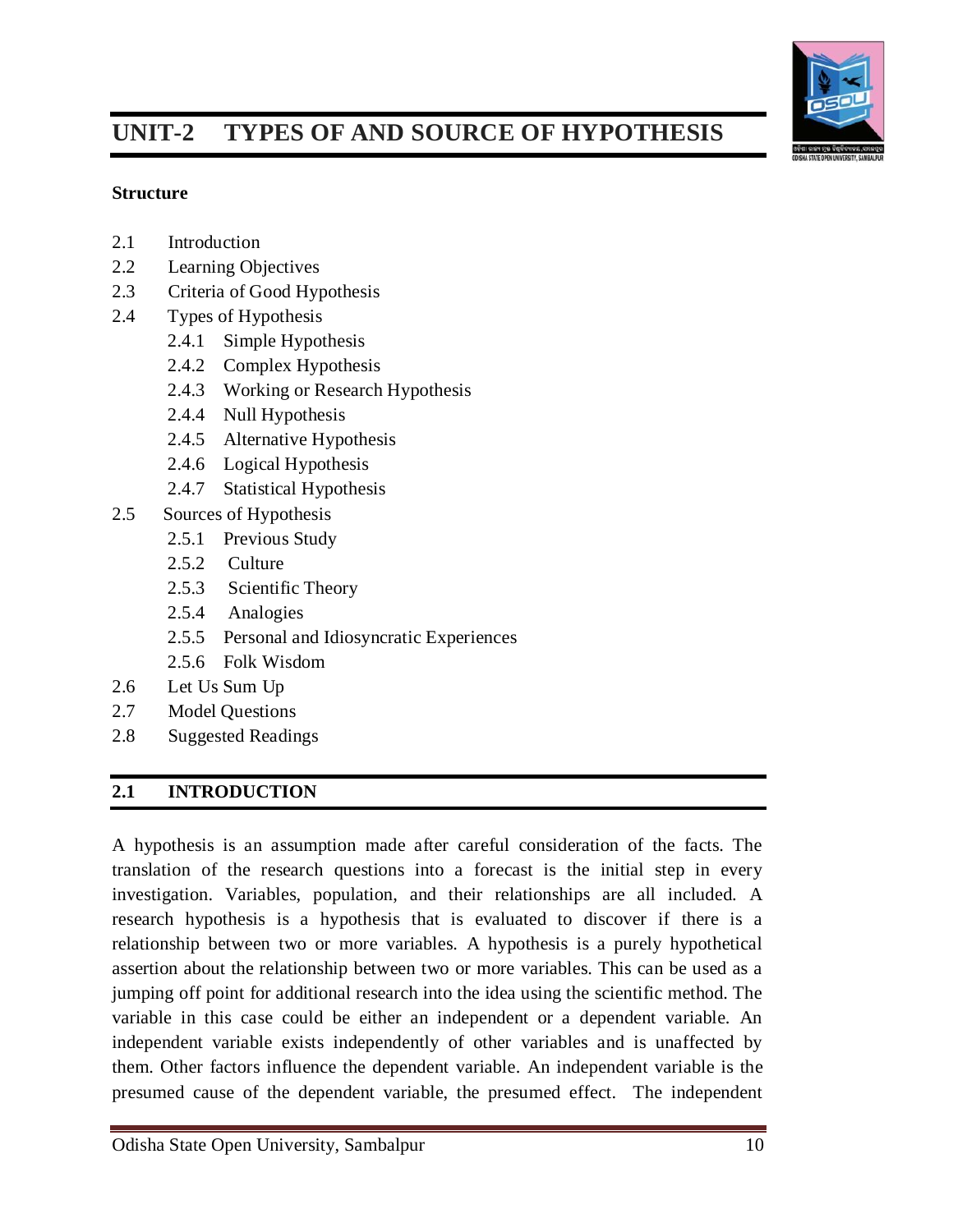

If all the units were exactly alike one single unit could serve as sample, but of the universe is heterogeneous so that very few units are similar, the sample has to be essentially larger in size.

- ii. **Number of classes proposed:** If a larger number of classes are to be formed the sample must be large enough so that every class may be of a proper size. If the size of the sample is small there may be some classes which may contain one or two units only. Some may remain totally unrepresented. Thus larger number of classes proposed greater will be the size of the sample.
- iii. **Nature of study:** The size of sample will also depend upon the nature of study. if an intensive study is to be made continuing for a pretty long time, large sample is unfit for the purpose, as it will require very large finance and other resources.
- iv. **Practical consideration:** Practical considerations as availability of finance, time at our disposal, number of trained field workers etc. may also be taken as important factor in deciding the size of the sample. The limitations of these resources necessarily limit the size of the sample. Although these practical considerations do weigh heavily in determining the size of the sample it should never be done at the cost of accuracy.
- v. **Standard of accuracy:** it is generally considered that larger the size of the sample greater of accuracy or representativeness. Although this is not true in all cases, as mere largeness of size is no guarantee for representativeness. A small but well selected sample may give better results than a larger and thoughtlessly selected sample. As the technique of sampling is becoming more and more scientific and refined better standards of accuracy has been possible to be achieved by comparatively smaller samples.
- vi. **Size of the questionnaire or schedule:** The size of the questionnaire and the nature of questions to be asked is also a limiting factor for the size of the sample. Larger the size of schedule, more complicated the questions to be asked, smaller is to be the size for proper administration.
- vii. **Nature of cases to be contacted:** The nature of cases to be contacted plays its own part in deciding the size of the sample. If the cases are geographically scattered a small sample is more suitable.
- viii. **Type of sampling used:** If absolute random sampling has been used a much larger sample is required. Random sample is reliable only when sufficiently large number of units has been selected. On the other hand, if stratified sample has been selected reliability can be achieved in a much smaller size.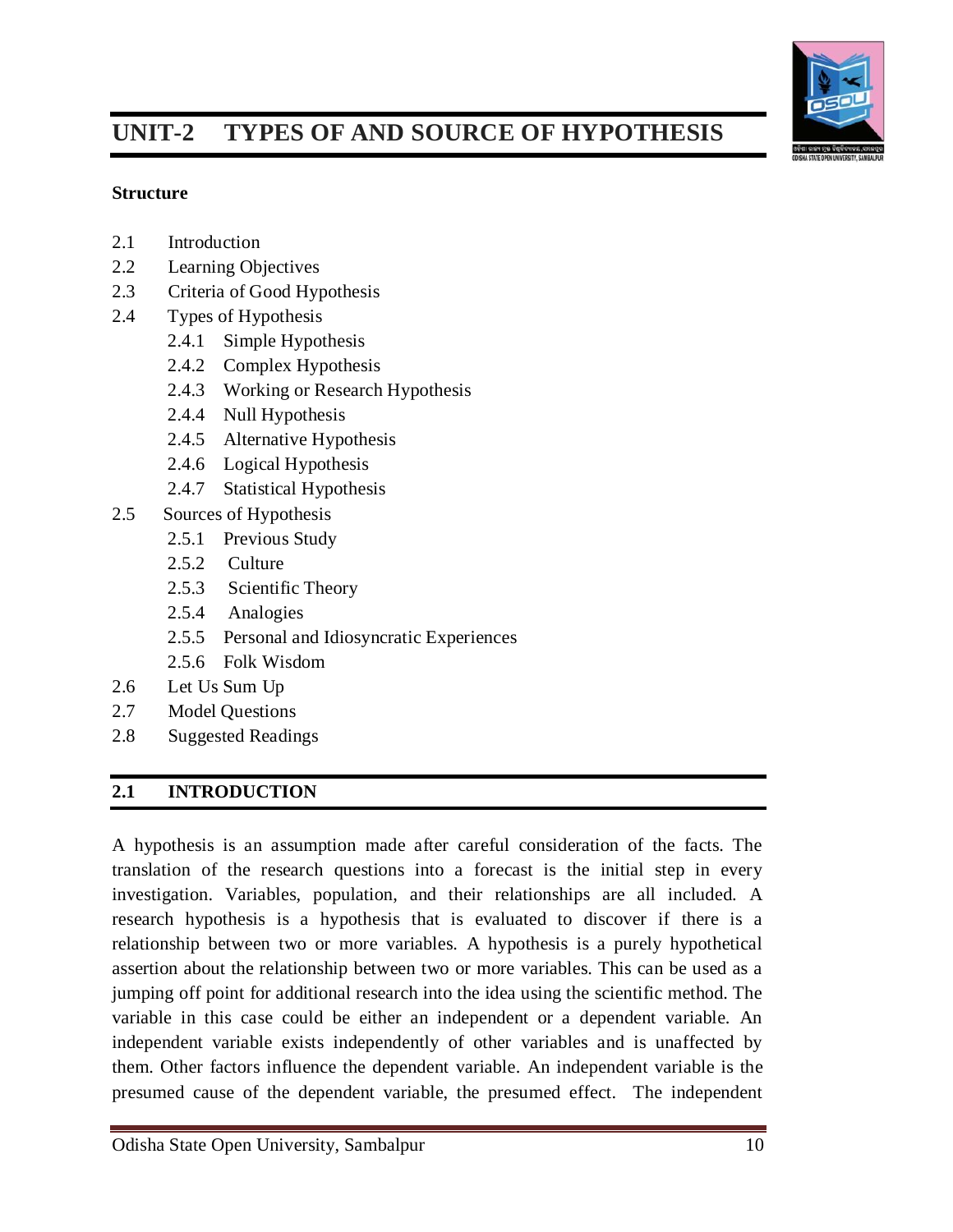

## **4.5 TYPES OF SAMPLING**

There are basically two types of sampling: Probability sampling and Nonprobability sampling. Probability sampling is one in which every unit of the population has an equal probability of being selected for the sample. It offers a high degree of representativeness. However, this method is expensive, timeconsuming and relatively complicated since it requires a large sample size and the units selected are usually widely scattered. Non-probability sampling makes no claim for representativeness as every unit does not get the chance of being selected. It is the researcher who decides which sample units should be chosen.

#### **4.5.1 Probability sampling**

The sampling process where the sampling units from the population are selected following laws of chance or probability is termed as probability sampling. In this type of sampling every unit of the population has definite and calculable probability of being selected. In simple words, probability sampling is one in which every unit of the population has an equal probability of being selected for the sample. It offers a high degree of representativeness. According to Black and Champion (1976:266) the probability sampling requires following conditions to be satisfied: (i) complete list of subjects to be studied is available, (ii) size of the universe must be known, (iii) desired sample size must be specified, and (iv) each element must have an equal chance of being selected. If this probability is same for all the units of population such sampling is termed as equal probability sampling or most popularly simple random sampling.

The six forms of probability sampling are; simple random, stratified random, systematic (or interval), cluster, multi-stage and multi-phase.

- **(a) Simple-random sampling:** blind folded, Tippet's table, computer, persona; identification number (PIN) or by first letter. A simple random sample is a subset of a statistical population in which each member of the subset has an equal probability of being chosen. A simple random sample is meant to be an unbiased representation of a group. A simple random sample takes a small, random portion of the entire population to represent the entire data set, where each member has an equal probability of being chosen. In this sampling, the sample units are selected by means of a number of method like, Lottery method, Pricking
	- (i) Lottery method involves three steps. First step is constructing the sampling frame, i.e., a list of the units of the target population, e.g. students' list, in alphabetical order. Second step is writing numbers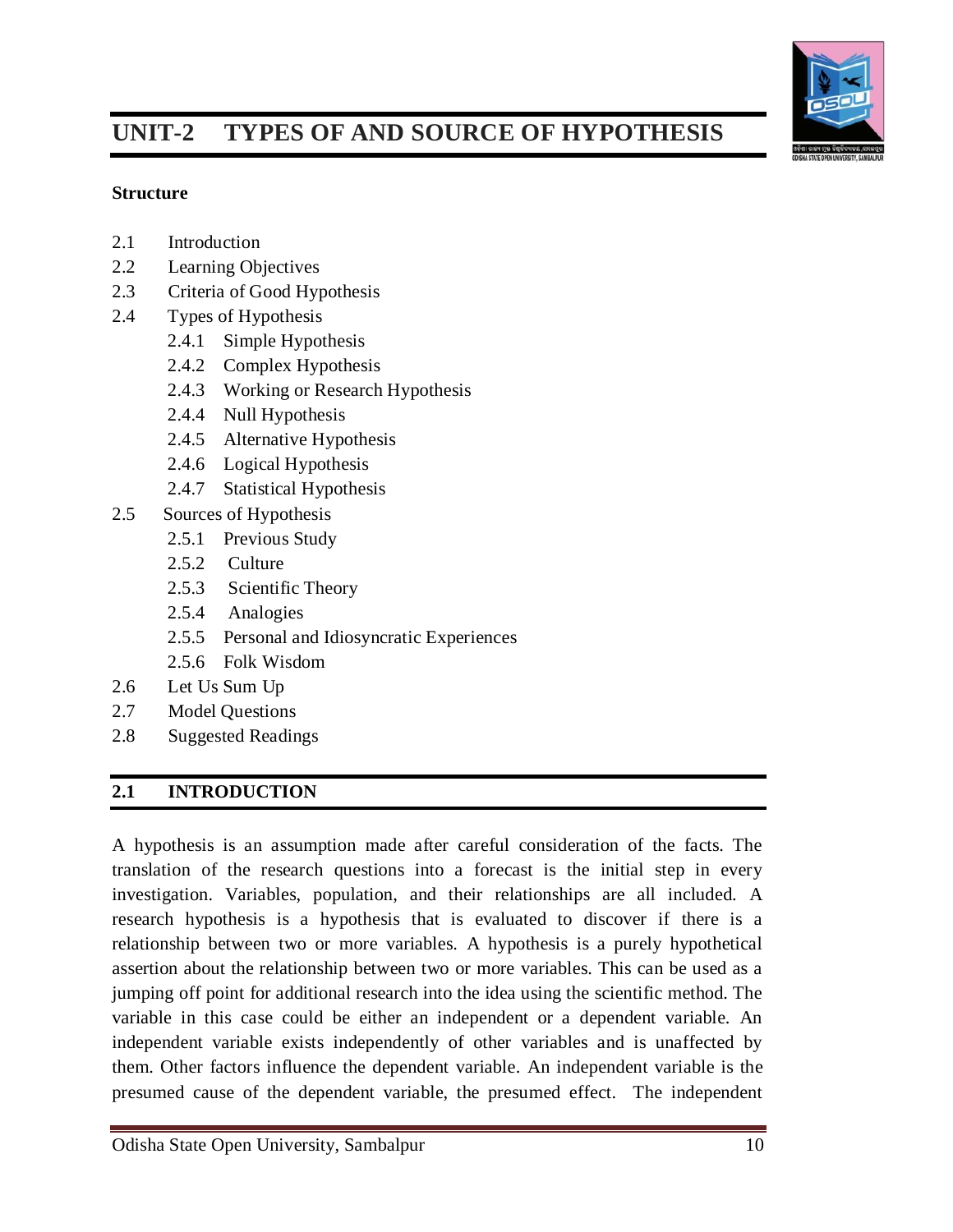

listed in sampling frame on small pieces of paper and placing these papers in some vessels/jar. Third step is mixing all papers well and taking out one piece of paper from jar.

(ii) Tippet's table or random numbers method Tippet has prepared a table of random numbers (of one to five digits each). These numbers are available in various forms, sizes and number of combination of texts.

The advantages of simple random sampling are: all elements have equal chance of being included; it is the simplest of all sampling methods and easiest to conduct; this method can be used in conjunction with other methods in probability sampling; researcher does not need to know the true composition of the population beforehand; degree of sampling error is low; and most statistical textbooks have easy to use tables for drawing a random sample (Black and Champion, 1976). The disadvantages of simple random sampling are: it does not make use of knowledge of population which researcher may have; it produces greater errors in the results than do other sampling methods; and it cannot be used if the researcher wants to break respondents into subgroups or strata for comparison purposes.

- **(b) Stratified random sampling:** This is the form of sampling in which the population is divided into a number of stratas or sub-groups and a sample is drawn from each stratum. Stratified random sampling is a sampling method in which a population is divided into smaller groupings called strata. The members of the group are arranged into groups or strata based on shared qualities or attributes. Stratified random sampling is a sampling technique that involves gathering samples from a population separated into strata. Random samples from stratified groups in proportion to the population are taken using stratified random sampling. The division of the population into homogeneous stratas is based on one or more criteria, e.g., sex, age, class, educational level, family type, religion, occupation and so on. There are two types of stratified sampling: proportionate and disproportionate. The former is one in which the sample unit is proportionate to the size of the sampling unit, while the latter is one in which the sample unit is not related to the units of the target population. The advantage of the stratified random sampling is that sample chosen can represent various groups and patterns of characteristics in the desired proportions. In fact, it can be used for comparing subgroups. One of the disadvantages of this method is that it is somewhat complex method of determining sample.
- **(c) Systematic (Interval) sampling:** This sampling is obtaining a collection of elements by drawing every n<sup>th</sup> person from a pre-determined list of persons. In simple words, it is randomly selecting the first respondents and then every  $n<sup>th</sup>$ person after that, 'n' is a number termed as sampling interval. Systematic sampling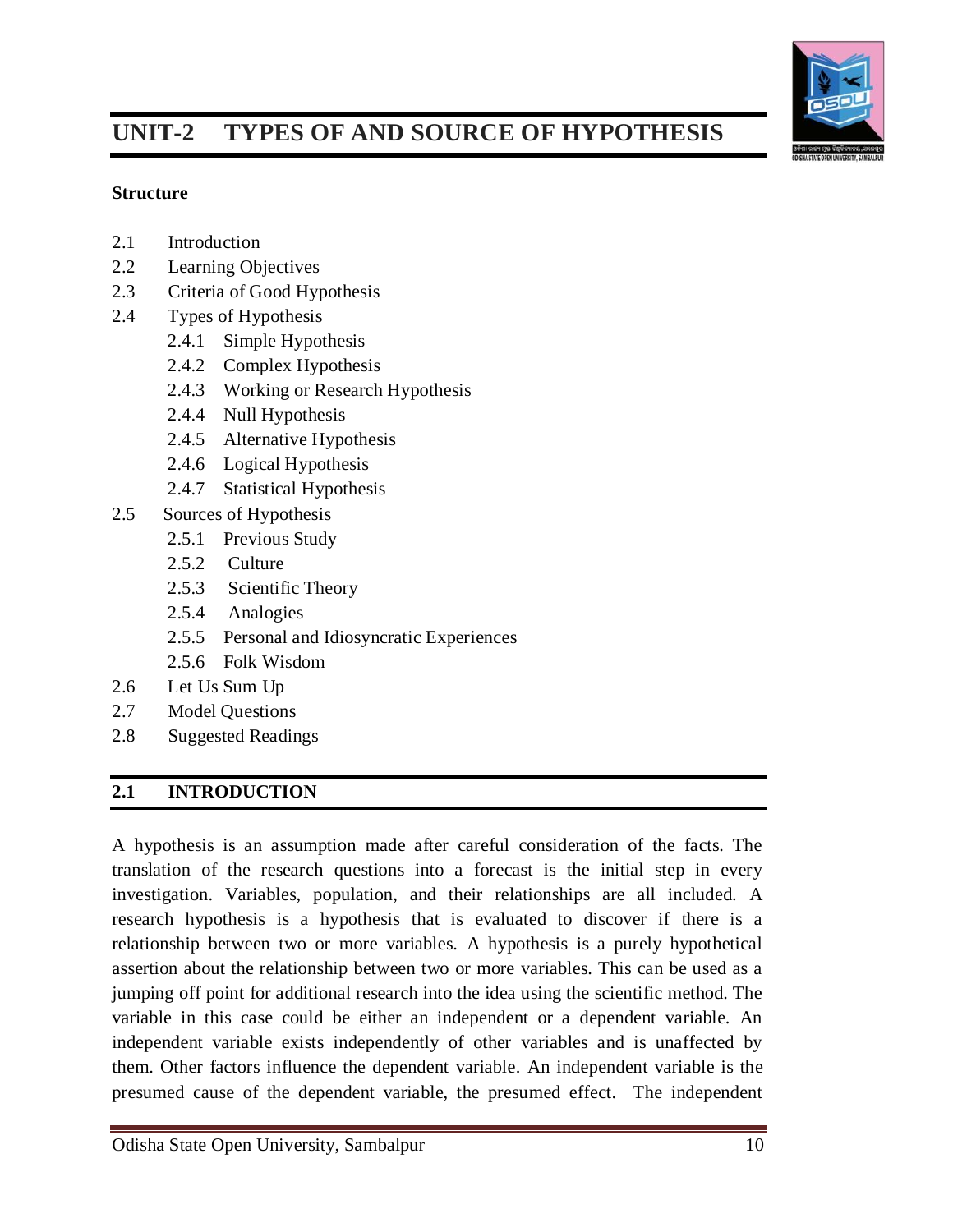

is a sort of probability sampling in which individuals of a bigger population are chosen at random from a larger population but at a fixed, periodic interval. This interval, also known as the sampling interval, is computed by dividing the population size by the sample size desired. The dominant advantage of the systematic sampling is that it is rapid method and eliminates several steps otherwise taken in probability sampling. The disadvantage of this type of sampling is that since each element has no chance of being selected, it is not probability random sampling.

- **(d) Cluster sampling:** This sampling implies dividing population into clusters and drawing random sample either from all clusters or selected clusters. This method is used when (a) cluster criteria are significant for the study and (b) economic considerations are significant. Thus, as mentioned, another sort of sampling is cluster sampling. When there are multiple subgroups of groups in a larger population, this strategy is utilised. Clusters are the names given to these groups. Cluster sampling consists of two steps. To begin, the complete population is chosen and divided into various clusters. The subgroups are then divided into random samples. The second phase entails interviewing a random sample of those stores' customers. The difference between cluster sampling and stratified sampling is that in the former, homogeneous group is classified into heterogeneous units, while in the latter, heterogeneous group is stratified into homogeneous units. The dominant advantage of this sampling is that it is much easier to apply this sample when large populations are studied or when large geographical area is studied. The disadvantage of this sampling is that sampling error may be greater in this type of sampling.
- **(e) Multi-stage sampling:** In this method, sampling is selected in various stages but only the last sample of subjects is studied. Sampling in each stage will be random but it can also be deliberate or purposive. Thus, multi-stage sampling according to Ackoff (1961:102), can be combination of (i) simple+simple sampling, (ii) simple+systematic (interval) sampling, and (iii) systematic+systematic sampling. It is often mentioned that multistage sampling is frequently thought of as a more advanced variation of cluster sampling. In multistage sampling, the population is divided into clusters, and some clusters are chosen in the first stage. You divide those selected clusters into smaller clusters at each successive level, and repeat the procedure until you reach the final phase. Only a few members of each cluster are chosen for your sample in the final stage. The main advantage in this sampling will be that it will be more representative.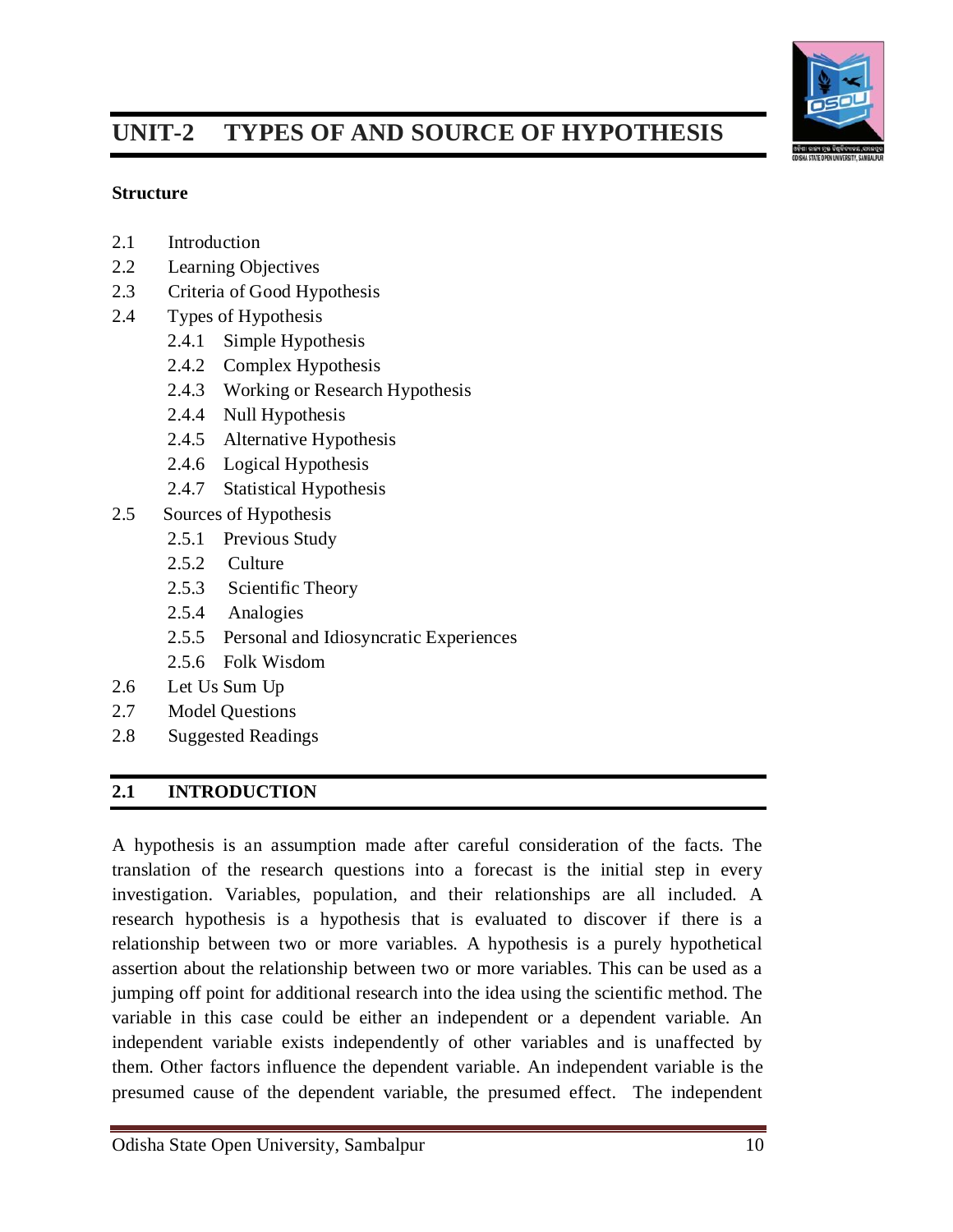

**(f) Multi-phase sampling:** The process in this type of sampling is same as in multistage sampling, i.e., primary selection, secondary selection and so on. However, in a multi-phase sampling procedure, each sample is adequately studied before another sample is drawn from it. Consequently, while in multi-stage sampling, only the final sample is studied, in multi-phase sampling all samples are researched. This offers an advantage over other methods because the information gathered at each phase helps the researchers to choose a more relevant and more representative sample. Thus, multi-phase sampling is a sampling design in which required data is taken from a large sample of units, and additional data is obtained from sub-samples of the entire sample either at the same time or at a later stage.

#### **4.5.2 Non-probability sampling**

In many research situations, particularly those where there is no list of persons to be studied, probability sampling is difficult and inappropriate to use. In such researches, non-probability sampling is the most appropriate one. This sampling method do not employ the rules probability theory, do not claim representativeness, and this is mostly used for qualitative exploratory analysis. There are mainly five types of nonprobability sampling discussed in below:

- **(a) Convenience sampling:** it is generally known as unsystematic, careless, accidental or opportunistic sampling. According to this system a sample is selected according to convenience of the researcher. This convenience may be in respect of availability of the units etc. Although the method is most unscientific, yet quite a large number of samples are selected according to this method. This sampling may be used in anyone or more of the following cases:
	- (i) When the universe is not clearly defined
	- (ii) Sampling unit is not clear
	- (iii) A complete source list is not available

The selection of names from telephone directory, contacting anyone who may chance to be easily available will come under this type of sampling. The dominant advantage of this sampling is that it is very economical. It is best utilized for exploratory research.

**(b) Purposive sampling:** When the researcher deliberately or purposively selects certain units for study from the universe it is known as purposive sampling. It is otherwise known as judgmental sampling. The purposive sample, often known as a judgemental or expert sample is a part of non-probability sample. A purposive sample's principal goal is to generate a sample that may be assumed to be representative of the population. This is frequently accomplished by using expert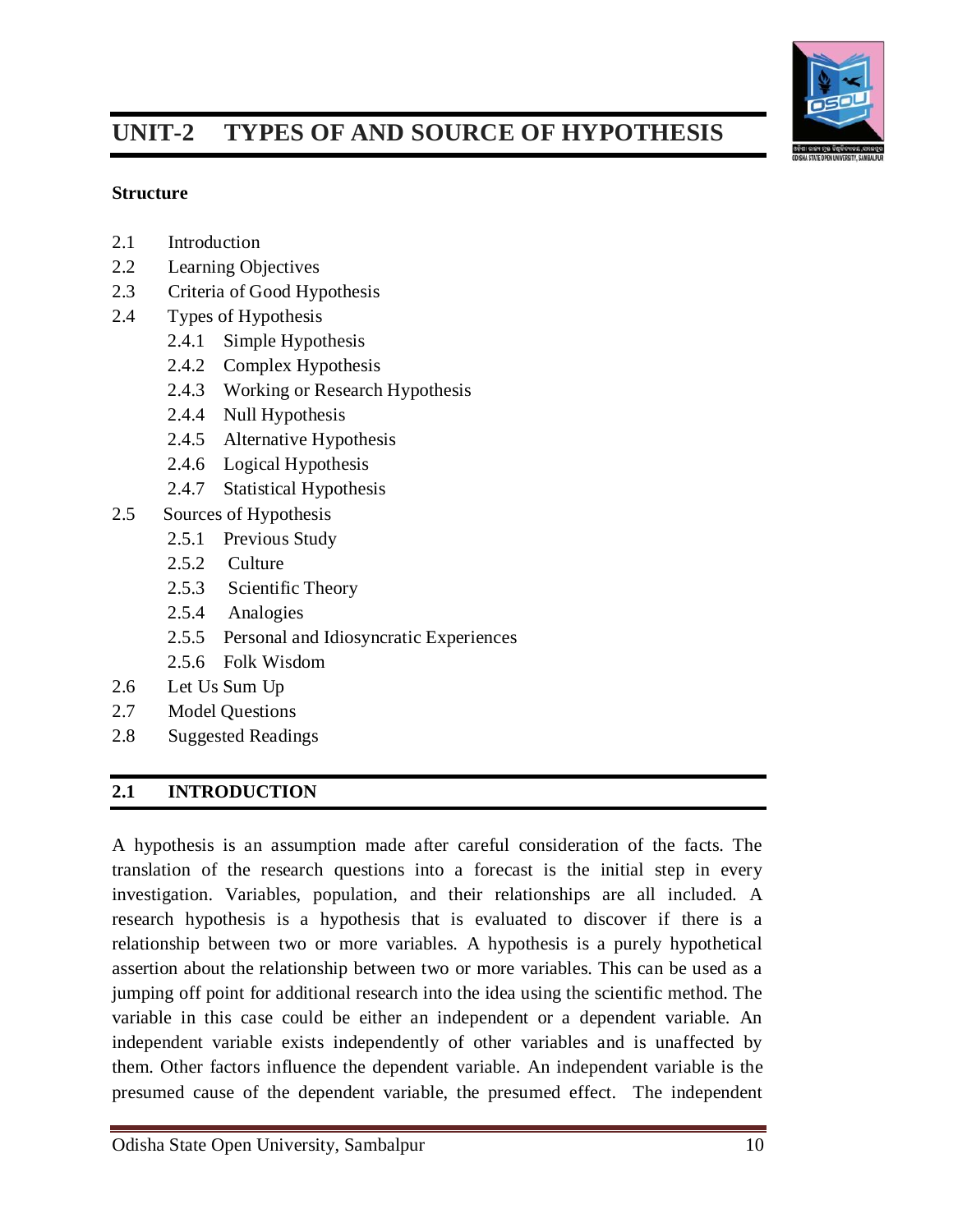

knowledge about the population to select a sample of elements that represents a cross-section of the population in a nonrandom manner. The aim of purposive selection is to gain as representative a sample as possible. In order to achieve the representativeness the selector must possess a complete idea of the nature of universe and various statistical measurements about it. The researcher should also be completely forming any kind of biasness, prejudices about the selection of the universe/sample.

- **(c) Quota sampling:** This is special from of stratified sampling. According to the method the universe is first divided into different stratas. Then the number to be selected from each stratum is decided. This number is known as quota. The researchers are generally asked to select the quota from the stratum according to their will. Quota sampling is a non-probability sampling technique in which researchers create a sample of people who represent a population. These people were chosen by the researchers based on specific characteristics or features. Quota can also be fixed according to their proportion in the entire population. The advantages of quota sampling are: (i) it is less costly than other techniques, (ii) it does not require sampling frames, (iii) it is relatively effective, and (iv) it can be completed in a very short period of time. The disadvantages of this type of sampling are: (i) it is not representative, (ii) it has interviewer's bias in the selection, (iii) estimating sampling error is not possible, and (iv) strict control of field work is difficult.
- (d) **Snowball sampling:** In this technique, the researcher begins the research with the few respondents who are known and available to him. Subsequently, these respondents give other names who meet the criteria of research, who in turn give more new names. This process is continued until 'adequate' numbers of persons are interviewed or until no more respondents are discovered. Snowball sampling, also known as chain-referral sampling, is a non-probability sampling approach in which the samples have hard-to-find characteristics. This is a technique for recruiting samples for a research project in which existing individuals refer new subjects. Reduced samples sizes and costs are a clear advantage of snowball sampling.
- (e) **Volunteer sampling:** This is the technique in which the respondent himself volunteers to give information he hold. The cost of selection of these samples is very low. The degree of use of these also biasness in the selection of sample which is a major disadvantage of this sampling method. Thus, volunteer sampling or a voluntary response sample is a sort of sample made up of people who opted to participate on their own. These individuals volunteer to take part in various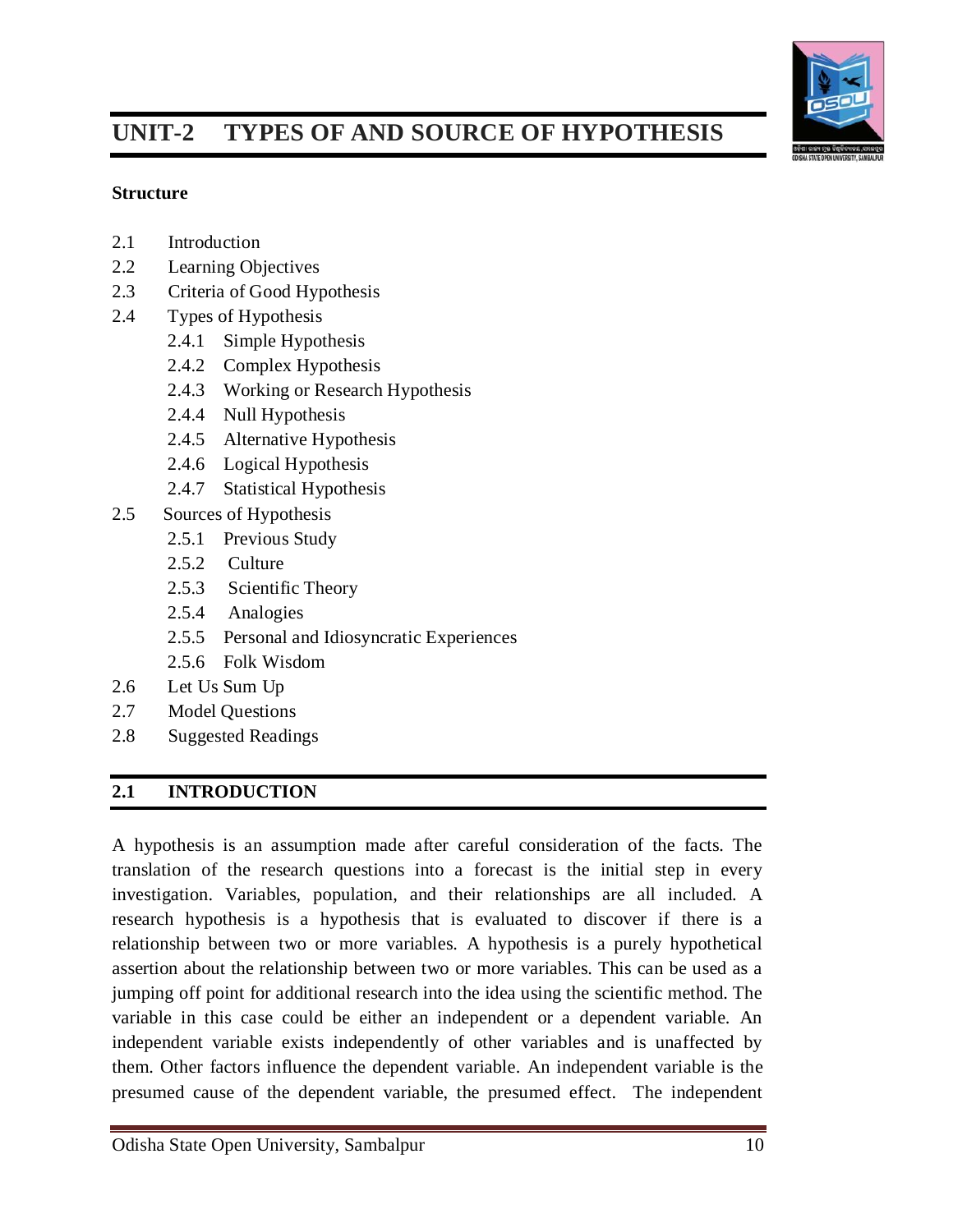

research studies in order to express their thoughts on topics that they are interested in.

#### **4.6 LET US SUM UP**

The use of sampling methods has been very old in social research. Since the time, there has been constant improvement in the sampling technique, methods of calculating the probable errors etc. More and more use has been made of the sampling technique in social researches, surveys etc. In fact social research has been possible only through sampling method. Sampling is very imperative in social science research. In this chapter, a detailed discussion on types of sampling has been made. As part of probability sampling, the focus has been given (i) simple random sampling, (ii) stratified random sampling, (iii) systematic (or interval) sampling, (iv) cluster sampling, (v) multi-stage sampling, and (vi) multi-phase sampling have been discussed. As part of the non-probability sampling, discussion has been made on (i) convenience sampling, (ii) purposive sampling, (iii) quota sampling, (iv) snowball sampling, and (v) volunteer sampling.

## **4.7 MODEL QUESTIONS**

Some of the questions for practice have been mentioned in the following sections.

#### **Long questions**

- 1. Describe procures adopted behind selecting sample.
- 2. Explain factors affecting size of the sample.
- 3. Critically explicate with examples different types of sampling.
- 4. Explain the types of probability sampling.
- 5. Explain the types of non-probability sampling.

#### **Short questions**

- 1. Procedures behind selecting sample
- 2. Factors affecting size of the sample
- 3. Probability sampling
- 4. Non-probability sampling

#### **4.8 SUGGESTED READINGS**

 Ary, D., Jacobs, L. C., Razavieh, A. and Sorensen, C. K. (1972). *Introduction to Research in Education*. New York: Holt, Rinehart and Winstion, Inc.